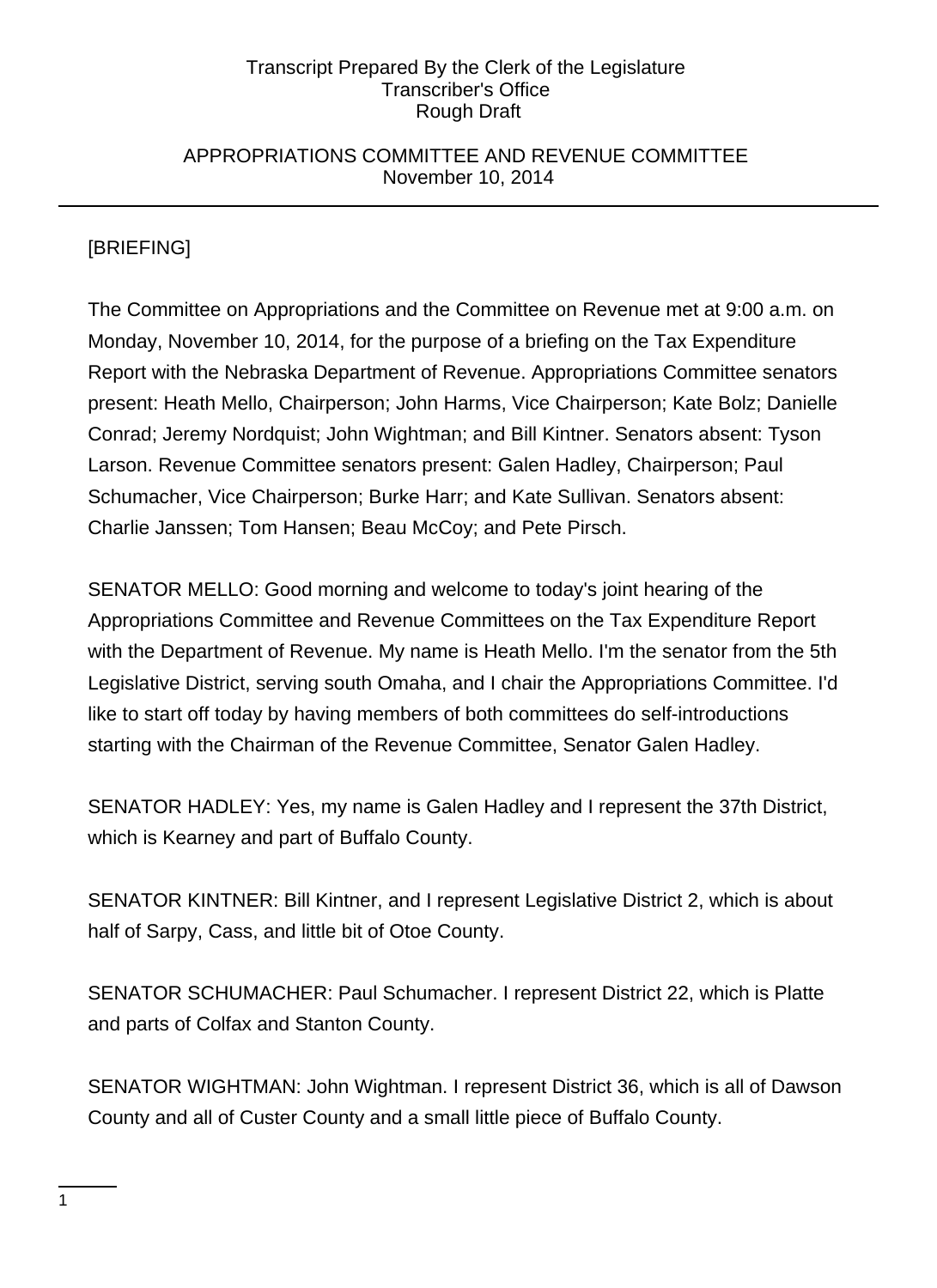## APPROPRIATIONS COMMITTEE AND REVENUE COMMITTEE November 10, 2014

SENATOR NORDQUIST: Senator Jeremy Nordquist from District 7, downtown in south Omaha.

SENATOR BOLZ: Good morning. Senator Kate Bolz. I represent south central Lincoln, District 29.

SENATOR HARMS: John Harms. I represent the 48th District, Scotts Bluff County.

SENATOR MELLO: Assisting the committee today is Rachel Meier, the new committee clerk for the Appropriations Committee, and Ryan, as our page, will be assisting us this morning. Just as a side note, I'd like to wish Senator Nordquist a Happy Birthday today. Today's public hearing is invited testimony only and will consist of a briefing from the Tax Commissioner, Kim Conroy, on the 2014 Tax Expenditure Report. As a matter of general committee policy, I'd like to remind senators that the use of cell phones and other electronic devices is not allowed during a public hearing. At this time, I'd ask for all of us, including senators and others in the room, to look at our cell phones and please make sure that they are on the silent or on the vibrate mode. With that at this time, we will begin today's public hearing with Commissioner Conroy. And if you could please start off the testimony by giving your first and last name and spelling it for the record.

KIM CONROY: Good morning. My name is Kim Conroy, C-o-n-r-o-y. I'm the Tax Commissioner for the Nebraska Department of Revenue. Chairman Mello, Chairman Hadley, members of the committee.

SENATOR HARR: I'm Lee Terry. (Laughter)

KIM CONROY: And congratulations to those of you that were reelected and Happy Birthday to Senator Nordquist. I'm here today to talk about our recent Nebraska tax exemption study. A brief agenda what we want to talk about today...I'm going to go over briefly just what the...some say are good foundations of good tax policy before we start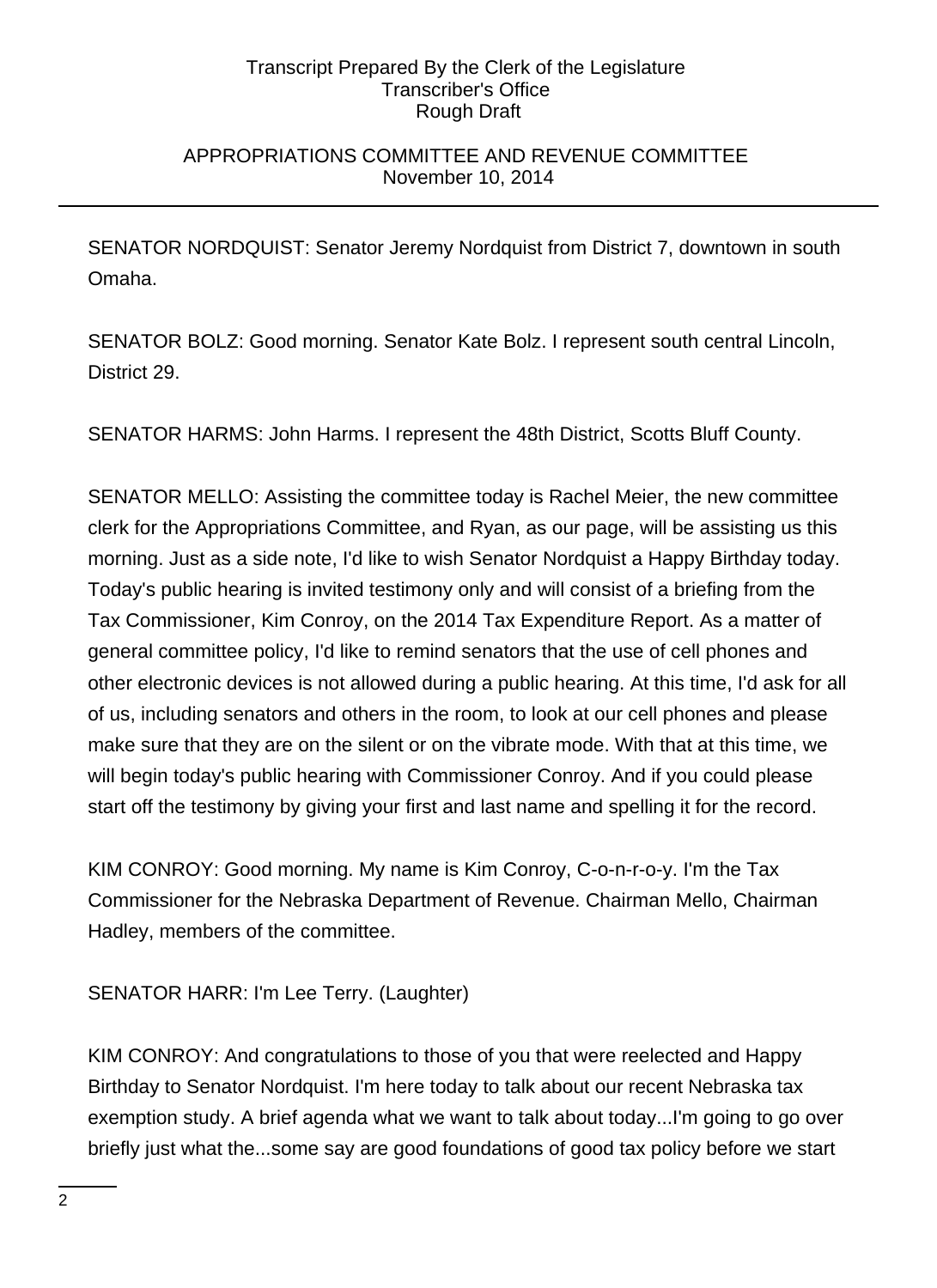## APPROPRIATIONS COMMITTEE AND REVENUE COMMITTEE November 10, 2014

looking at exemptions and why there are exemptions. Show you some charts on how state revenues have historically been growing. We'll go through a few items in the actual Tax Expenditure Report and then go through some specific items on sales tax, income tax, not much on property tax, and then we'll end it with that. Just wanted to let you know up-front, too, I did not include the tax incentives. They are a part attached with this because we do that report to you last...in the summer and I'm not going to go back through that report again today. Just wanted to let you know that up-front. Tax policy. We looked at...there's a lot of different information out there on what good tax policy is. And we picked just three looks. One...the first one is from David Brunori. He has written books about state taxation and he's a frequent commentator on a publication called State Tax Today or Tax Analysts. And he goes around the country and talks about taxation. And here's what he has as his principles of sound tax policy. And as we go through the next two, you're going to see that there's a lot of similarities between these, whichever commentator it is. There might just be a few differences. The other two that I'm going to have you look at after this is the one that was part of the Tax Modernization Committee's sound principles, the tax policy that guided the Tax Modernization Committee. And then we have a list from the Tax Foundation. On raising adequate revenue, I see two of them have that as a goal as we...with whatever our tax system is, we want to raise adequate revenue in a neutral way. Most of the times, you're going to see that word "neutrality." You're going to see the word "fairness." Is it easy to administer and comply with both? Is it something that causes you a lot of extra work, or is it fairly easy to comply with? And then "accountability." This is the LR155 reports what they believed should be a principle sound tax policy in Nebraska in particular. Again, you're going to see the term "fairness." Now, "competitiveness" is not used in the other two. That was unique to the Nebraska, but it's important from a state perspective as you look at your surrounding neighbors and what they are doing to remain competitive. Simplicity and compliance are the terms used. Stability, adequacy, and then looking at how the tax systems complement each other. Now the Tax Foundation has a list also. Because they have theirs spelled out in some specificity, I'm going to go through each of these in more detail. But again, you see some of the very, very same wording that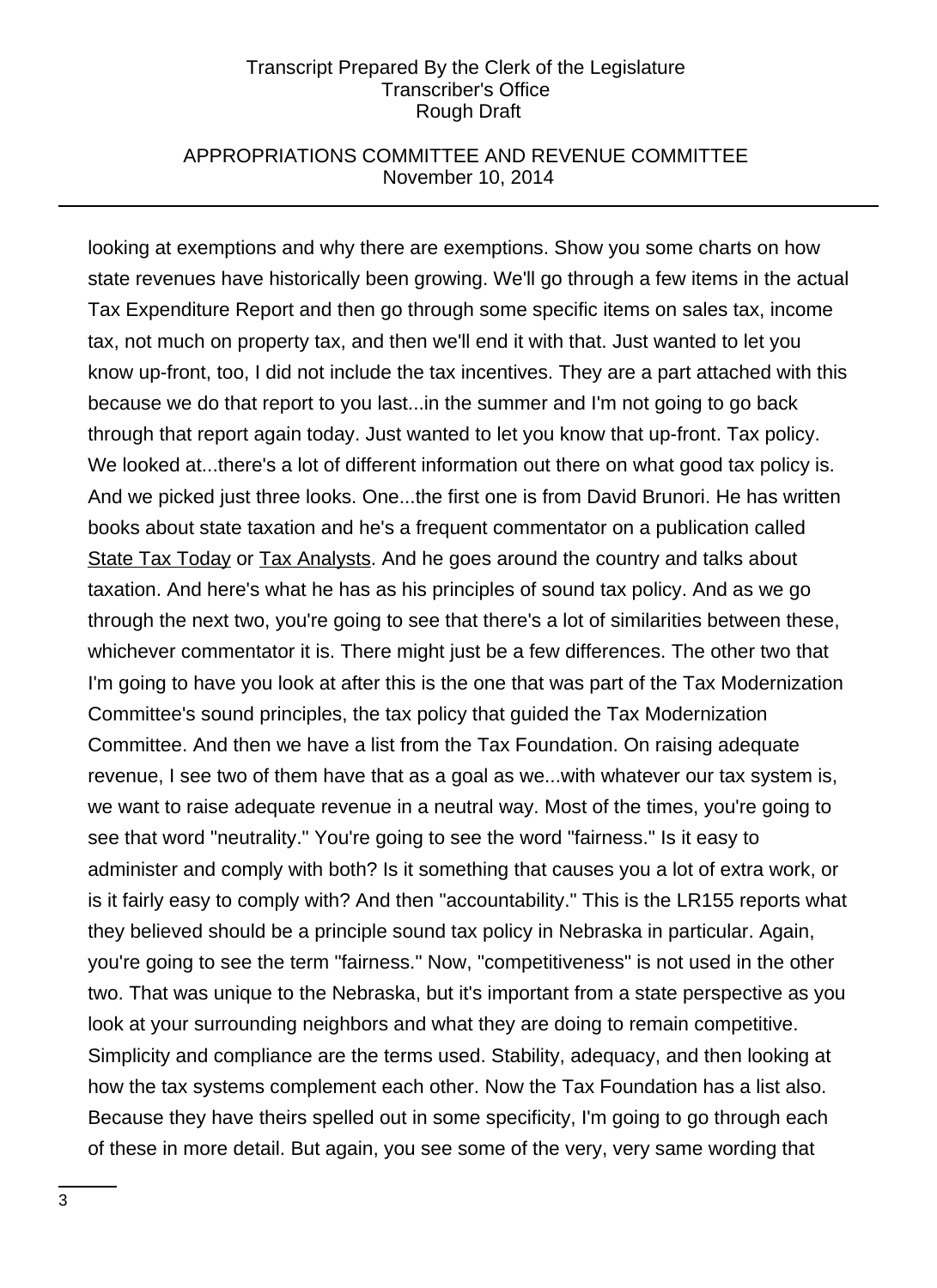## APPROPRIATIONS COMMITTEE AND REVENUE COMMITTEE November 10, 2014

you've seen with the other two. Now, what is simplicity? As I said before, it's ease of administration by both taxpayers and the Department of Revenue to try to avoid high administrative costs. We always want to encourage voluntary compliance. We know that voluntary compliance is the pillar of any tax system. That what we audit, that what we find after the fact is catching that small percent that do not voluntary comply, but simplicity leads to better voluntary compliance. Again, if you have complicated tax structures, and I think we see at the federal level where this happens, is you have more opportunity for tax avoidance or tax shelters. The transparency. Now, they're not using the word transparency, the Tax Foundation, like we might use in terms of, is the information from the Department transparent, or do we report on specific taxpayers in terms of transparency. But they're looking more at your perspective. Does it start with sound legislative procedures and analysis? Are there open hearings, which we are famous for here in Nebraska? And I think we do a very good job, the Department of Revenue and the Legislative Fiscal Office, on those revenue estimates and explaining them. So that allows the taxpayers up-front to know what's going to be taxed, how it's going to be collected, and how compliance works. We've seen the word "neutrality" again. I think it ties in with adequacy. Maybe they're both saying, raise needed revenue. I don't really know what the distinction is. The Tax Foundation also says minimize the decisions that are based on tax by the taxpayer. And that there shouldn't be favoritism among industries or taxpayers. Again, these are philosophical things, maybe don't necessarily follow through into the actual reality of our tax systems at the state level. Stability is an important one too. I think you've heard that from many testifiers that when they look at Nebraska, they want to know that the tax system is going to remain stable. That if there is an exemption in place, it doesn't go away the next year and come back in the next year. I think Louisiana is famous for when they've had budget shortfalls, is they will temporarily suspend tax exemptions for two years, and then they reinstate them two years after that. And it might not be all tax exemptions. They might just take a handful now and do that, and from a taxpayer perspective, it's very, very complicated to keep going back and forth. Are we going to have an exemption, are we not going to have an exemption? And that's what leads to allowing a taxpayer to do that long-range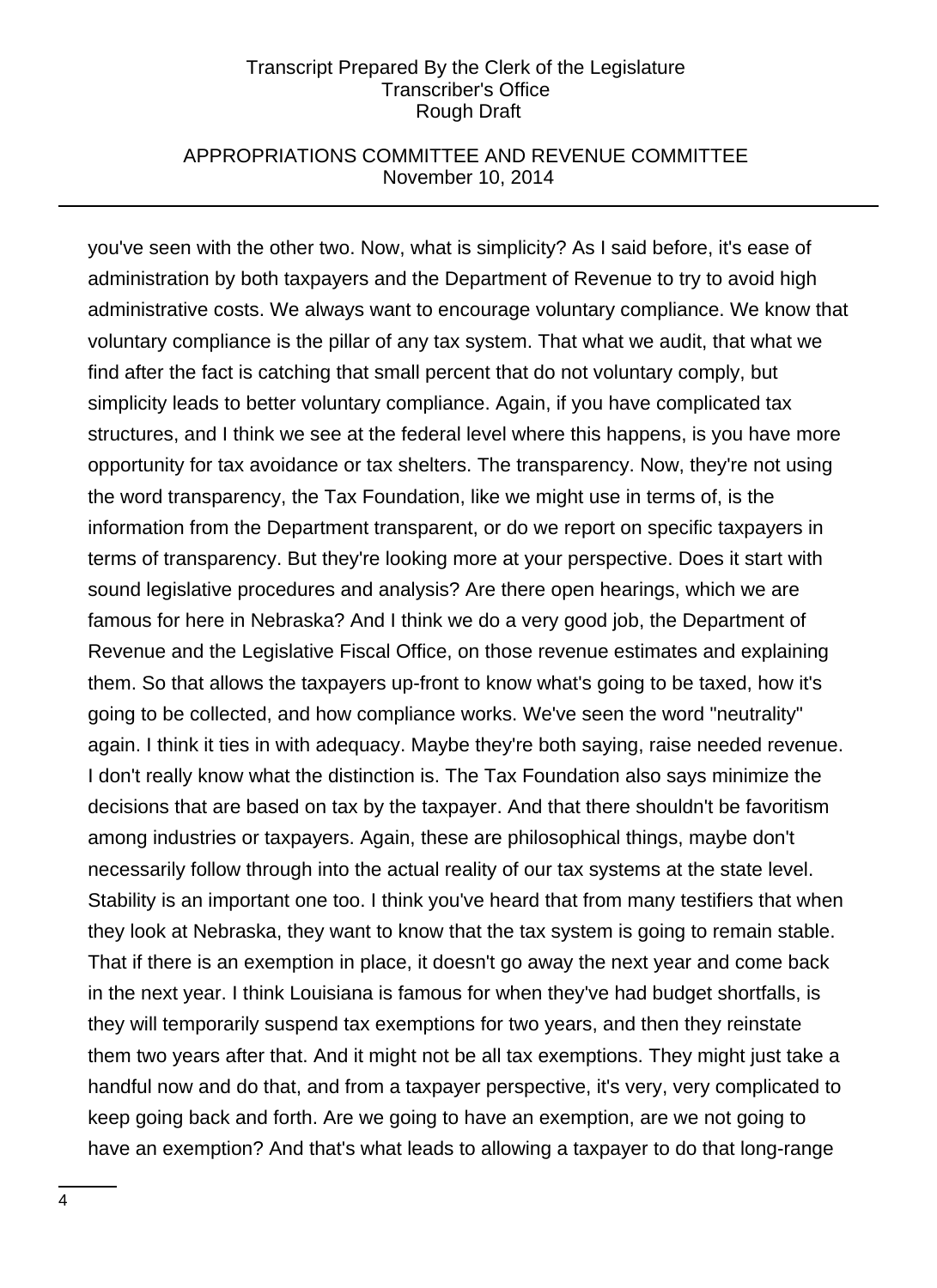## APPROPRIATIONS COMMITTEE AND REVENUE COMMITTEE November 10, 2014

planning knowing that there's going to be consistency in the state. Tax Foundation is famous for also saying that those temporary fixes, tax holidays and tax amnesties, should also be avoided. And I know I testified to the Revenue Committee this past year on tax amnesty bills about some of the dangers inherent on doing those on a frequent basis. This is an important one and it doesn't show up in the other two studies of what's a sound tax policy? And it's no retroactivity. It again ensures confidence in taxpayers knowing that if they've done a business plan or come to Nebraska, that they won't be hammered by having a retroactive law change. It also allows them to enter into contracts with their customers knowing whether something is going to be tax exempt or not. This is another item that isn't really in the other two from what we've seen, is you want to have a broad base and a low rate. I think you hear that all the time. That's in the perfect world what a tax system would be. In reality, probably not, but that...that for some tax policy experts is a sound goal to have a broad base and a low rate that produces those stable tax revenues. Again, you're going to adequacy and stability both there. How has Nebraska done in the past few years in the different taxes that we have? You'll see net General Fund revenues have been on an upward tract. I mean, probably over the past 30 years at a 5 percent annual growth rate. A few little dips you could see that we've had in '09 and '10. But it's been a pretty, pretty smooth upward wind for the state. That goes into whether you have a stable or an adequate both type of tax system in a state. Individual income tax revenues. Again, you saw the slight dip--not quite the same trajectory, but even, upward growth. Now, net corporate income taxes are always...and you'll see when we do our press releases every month, they're very volatile all the time. But overall, it has smoothed out with some nice growth there, at least on the corporate income tax revenues. Sales and use tax revenues. A little flatter grid line, but again pretty steady growth since '09 and '10 has been happening. And I'm putting in property taxes. It's not a state, as you know, it's for the school districts, cities and counties, just to show you that it has a very dramatic, pretty nice growth rate, at least a 5.25 percent average annual increase since 2005.

#### SENATOR HARR: What is the 30-year growth on that?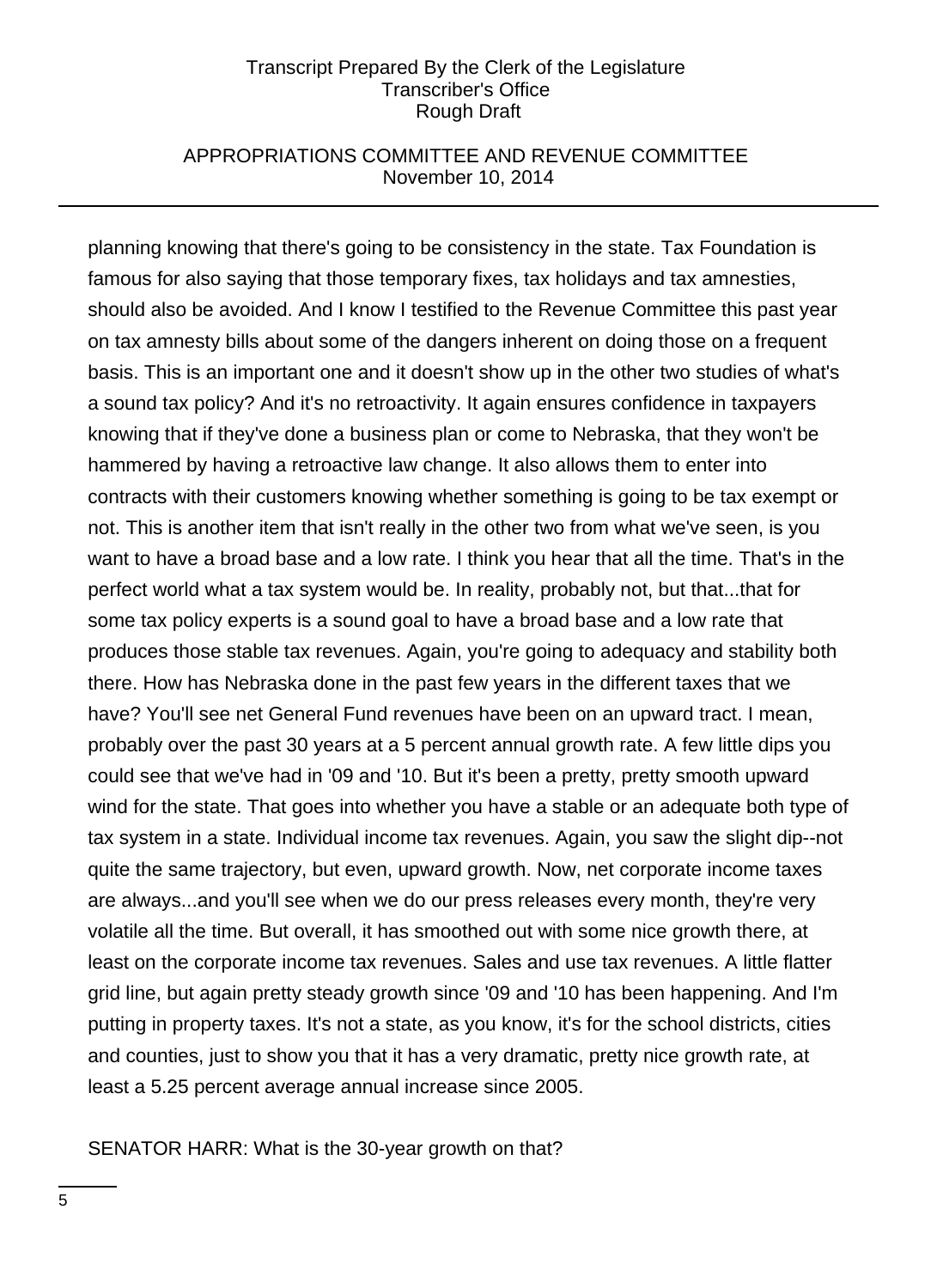## APPROPRIATIONS COMMITTEE AND REVENUE COMMITTEE November 10, 2014

KIM CONROY: We can get back to you. I do not know that. And I would not want to even try to hazard to guess an answer to the question, Senator.

SENATOR HARR: I couldn't hear you.

KIM CONROY: I do not know.

SENATOR HARR: Okay. I saw it on General Funds, I didn't know why. One was 30 and one...is there one reason one is 30 and the other is 25? General Funds is over a 30 year?

KIM CONROY: I did this one going back here to net General Fund revenues, it's just the charts from '08, '09, and then we just put in just for the state taxes what the average annual growth rate is.

SENATOR HARR: So what is the 25-year growth rate for General Fund revenues?

KIM CONROY: I don't know.

SENATOR HARR: Okay. Okay. Thank you.

KIM CONROY: I would assume it's probably about the same percentage, but I'm not going to make guesses on what that number is.

SENATOR HARR: Not asking you to, not asking you to. I just don't know the answer.

KIM CONROY: Okay. Yeah, I don't either. (Laugh) I'm sure Mike Calvert could give you a very good answer on that one.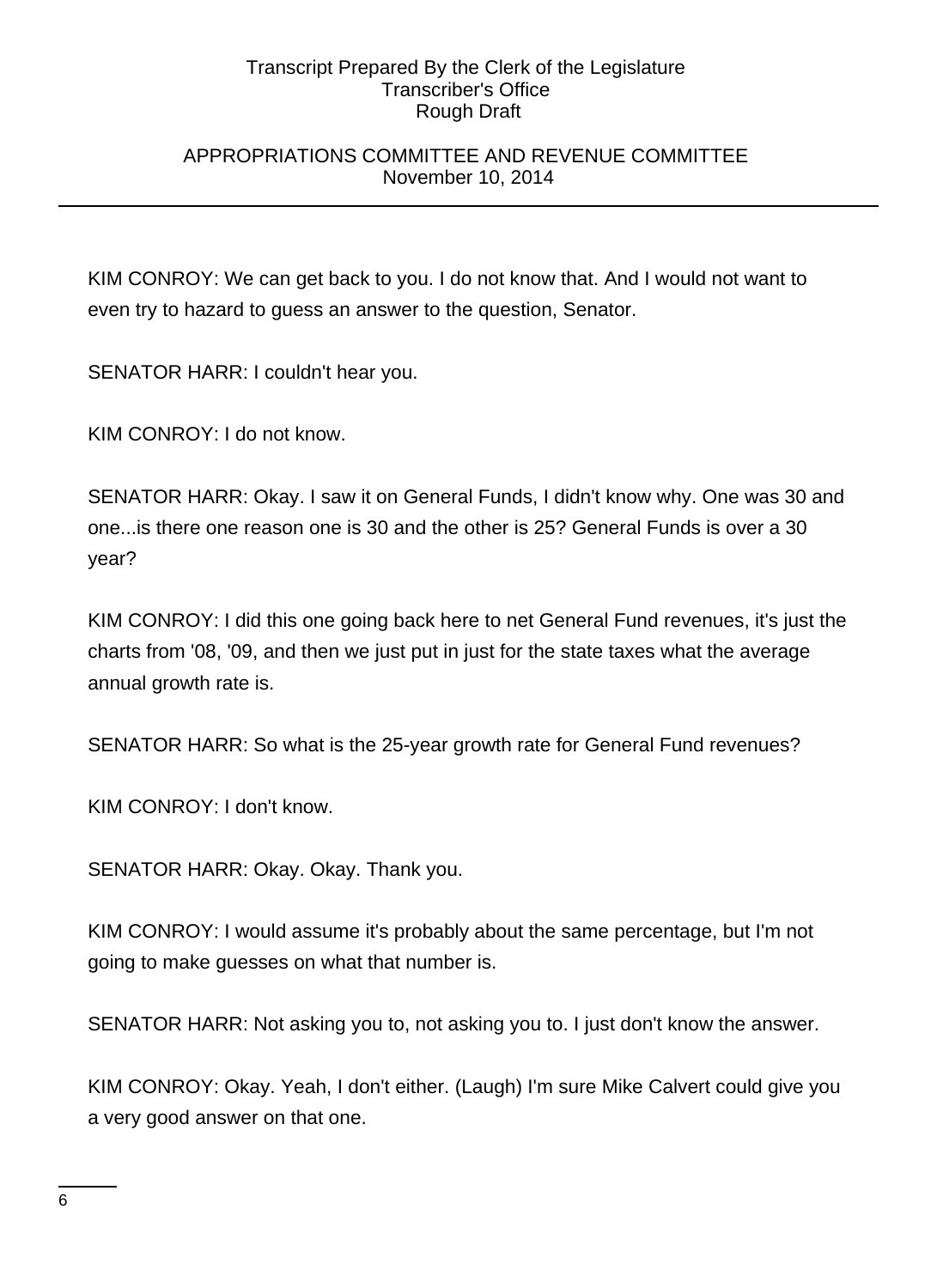## APPROPRIATIONS COMMITTEE AND REVENUE COMMITTEE November 10, 2014

SENATOR HARR: Okay. Thank you.

KIM CONROY: Okay, on the...can everybody hear me? I'm sorry, I've got a cold so I know my voice might be...okay. The 2014 Tax Expenditure Report. This is just a short little outline of what I'm going to be talking about. What the purpose of this is, this is the first year that the Department of Revenue has presented this report. And we're going to go through what the basic provisions of the reporting requirements are. And then I'll just show you how we kind of set up the Tax Expenditure Report. This is the purpose in the statute for the Tax Expenditure Report. You can read that. I don't think I need to read that to you. We will also be providing the Governor's Office with a summary of this for his biennial budget. Here's some of the reporting requirements. We finalized our Tax Expenditure Report on October 15 of this year. It's every two years the report comes out. But in the odd year, the years in between, we will do specific reporting. In 2014, since it's already a part of the annual report, you'll see we already have the agriculture, business across state lines, common carriers. I will go into that in more detail as we get into the actual report. But then in 2015, we will be providing you with an update to this year's report for consumer goods, energy, and food. And then again in 2016, we'll do another annual report that will include these specific items. The Tax Expenditure Report doesn't just have sales tax, income tax, property tax. There's a lot of taxes in here. We have to work with some of our other agencies to come up with what some of these are, such as the alcoholic beverage taxes, the corporate occupation tax. We go to the Secretary of State for that information. It's all in the full report. Insurance premium tax, we go to the Department of Insurance. I'm not going to spend a lot of time on any of these specific ones, just because there are so many of them out there. What is a tax expenditure? Maybe I should have started the whole conversation off with, what is a tax expenditure? And I think you can probably see different definitions of tax expenditures between every state and even the federal government, but it's a revenue reduction that occurs in the tax base of the state or a political subdivision, due to exemptions, deductions, exclusions from tax. Now these deductions, exclusions, you're going to see more in the income tax area, in the sales and use tax area. It's more of an exemption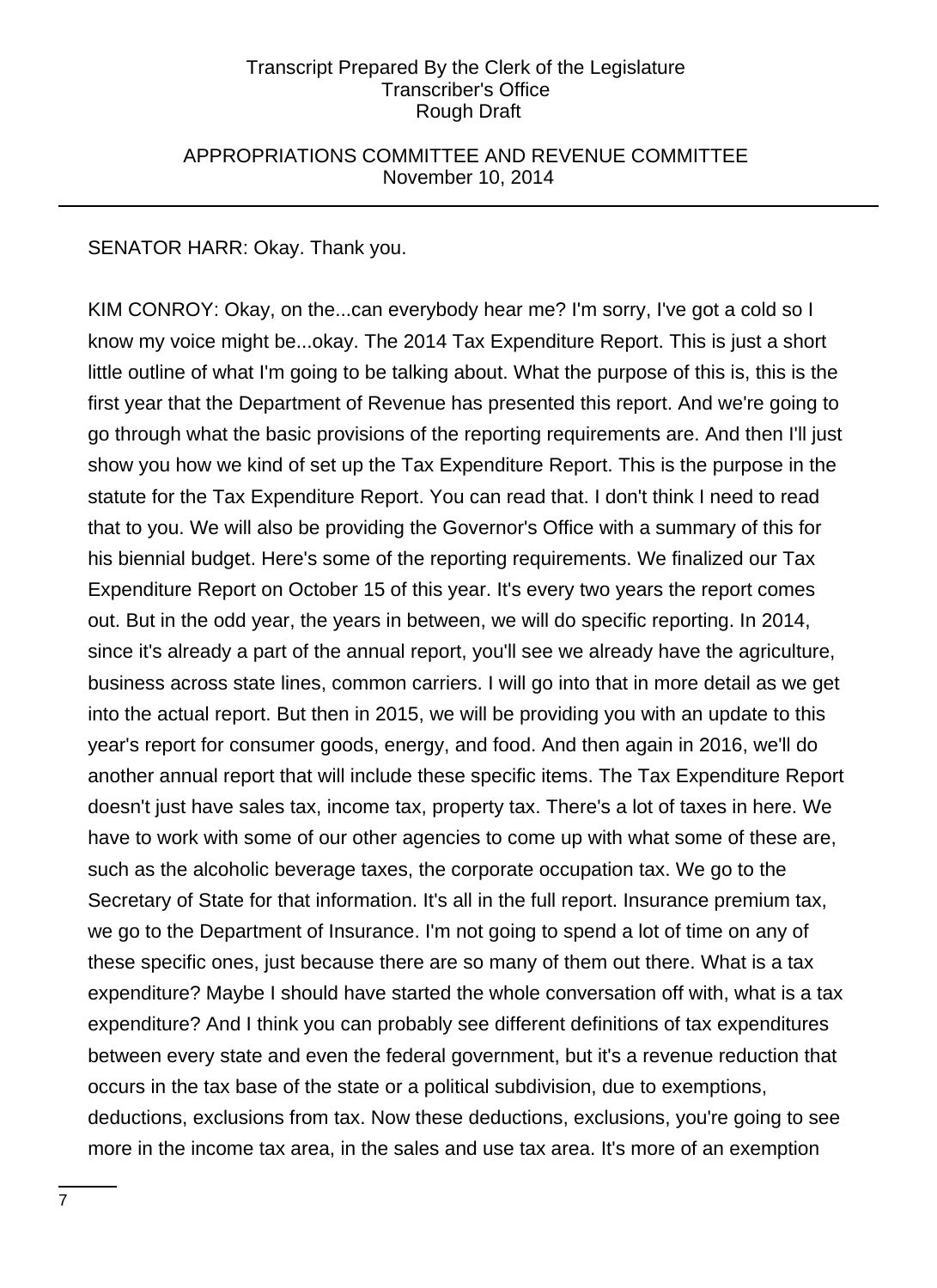## APPROPRIATIONS COMMITTEE AND REVENUE COMMITTEE November 10, 2014

base. If you have credits, we see in the income tax area. Or preferential rates. We'll talk about that in income tax area a little bit since we just have one rate at the state level for sales tax. Now if you want to go to your...if you have a...I don't know if you have a copy of the report in front of you, but I'll go through just one of the items that are on the report. And I'll just start with number one under agriculture. We list what the exemption is. It's agricultural machinery and equipment. We give a statutory citation so you can just click on in the report and go right to what that exemption is. We have the date of enactment, which would be 1992. And then we give an estimate--keep in mind, these are estimates--and then we list our data sources. We try to use outside data sources to the extent possible. Keep in mind the Census Bureau does not update that often, so you might see growth in some of the exemptions from 2012 to 2014 and that's because the census information had been updated from the 2007 information that we had had previously. And then we'll include a note if we think there needs to be a little bit of an explanation to explain that tax expenditure. So that's in the report. These are the items that go with each of those exemptions. For sales and use tax, just the basics. Forty-six states impose a sales tax. These are common sales tax exemptions that most states have, and I think that most experts would say need to be included to make it an effective sales tax. Many of these were enacted in 1967 as a part of Nebraska's foray into starting a sales and use tax. Sales for resale has been there for the beginning and is a key component of any sales and use tax. Ingredient and component parts and agriculture inputs, all have been there since 1967. Food for human consumption hasn't always been an exemption. It started...the exemption started in 1983. Prior to that time food had been taxed in Nebraska, but there was a credit given--I think it was through 1983--there was a credit given to each individual on the income tax return. And I think when it finally ended we were up to maybe \$21 per person for that income tax credit. We also have exemptions for entities which most states do, for government entities, for some nonprofit entities, and for religious organizations. Motor fuels is an exemption in most states, but not all, and that has been there since 1967 also. There are states that have both a motor fuels tax and a sales tax on fuel. Some of the bigger ones that do are California and Illinois. The exemption for common carriers was a two-part process.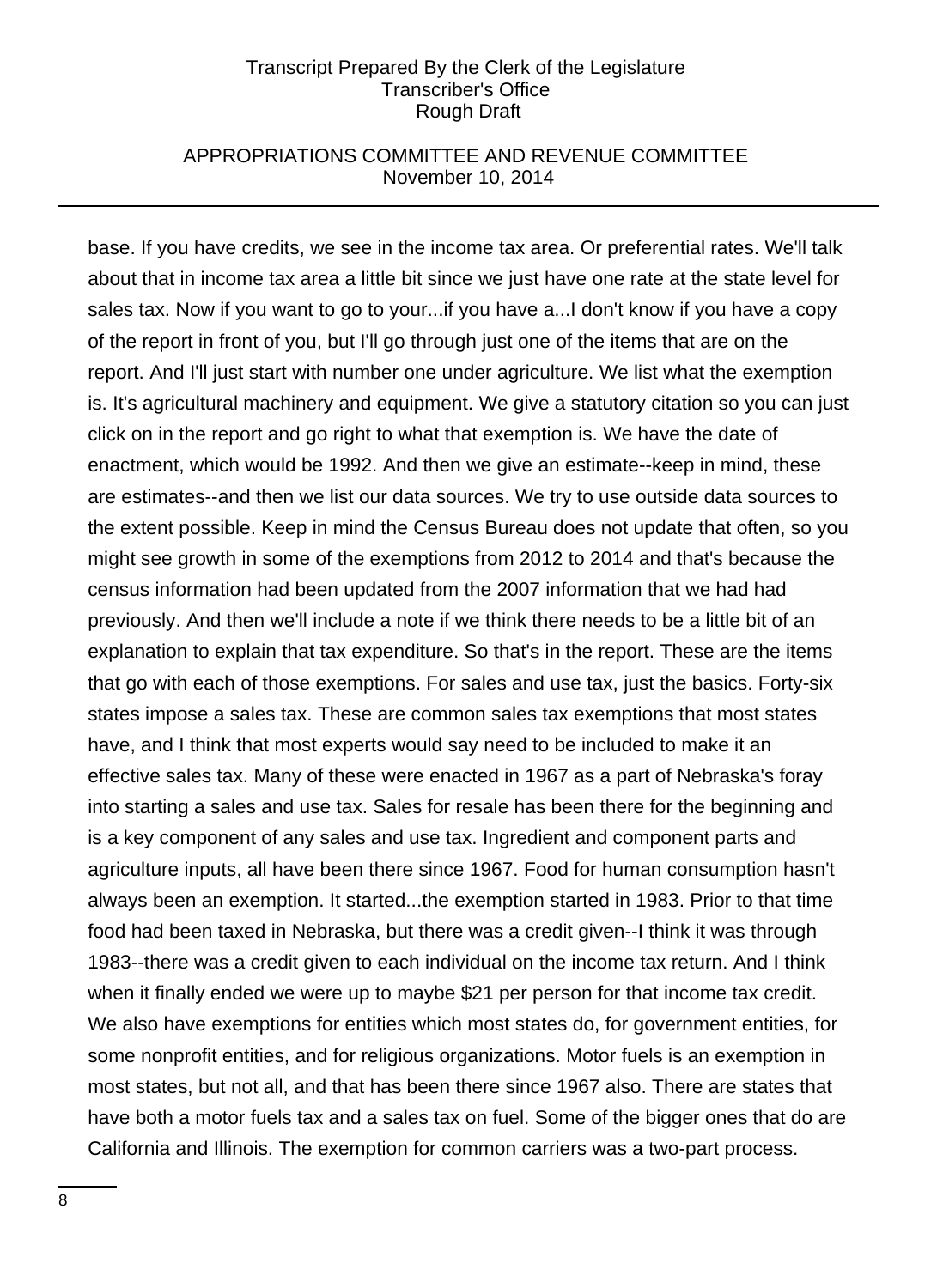## APPROPRIATIONS COMMITTEE AND REVENUE COMMITTEE November 10, 2014

Repair parts was exempt from the beginning and then rolling stock was added in in 1980. And here recently, it doesn't seem like recently, probably eight years ago, the manufacturing, machinery, and equipment exemption came into place. There had been parts of it before, but the full exemption came in place in 2006. Not every state has it, but most probably do.

SENATOR MELLO: Commissioner, if I could just ask you to pause real quick. I want to welcome to the committee today Senator Burke Harr from District 8 and Senator Kate Sullivan from District 41. Please continue.

KIM CONROY: What is a sales tax? The reason I have this up here is there's a difference between what we have as a sales tax and what some states have as a gross receipts tax. And that's why you see some of the exemptions we have versus what maybe a state that has a gross receipts tax would not have. It's a transactional tax. It's a tax on the transaction, imposed on the retail sale of tangible personal property in some services. When the tax system started, you go with the assumption that all tangible personal property is taxed, unless there is an exemption. With services, the assumption is it is not taxed unless you specifically impose a tax on the service. Most states have some sales tax exemptions for businesses. In a gross receipts tax state you typically do not have exemptions for business inputs. Most states are going to not tax out-of-state sales or credit...or they will have a credit for taxes paid in another state so that the taxpayer doesn't get double taxed on the same transaction. Just different from a gross receipts tax which is broad-based. They go with the limited number of exemptions and a broad-base, but it does lead to tax pyramiding.

SENATOR HADLEY: Commissioner.

KIM CONROY: Senator.

SENATOR HADLEY: Could you go back...sales tax exemptions for business inputs.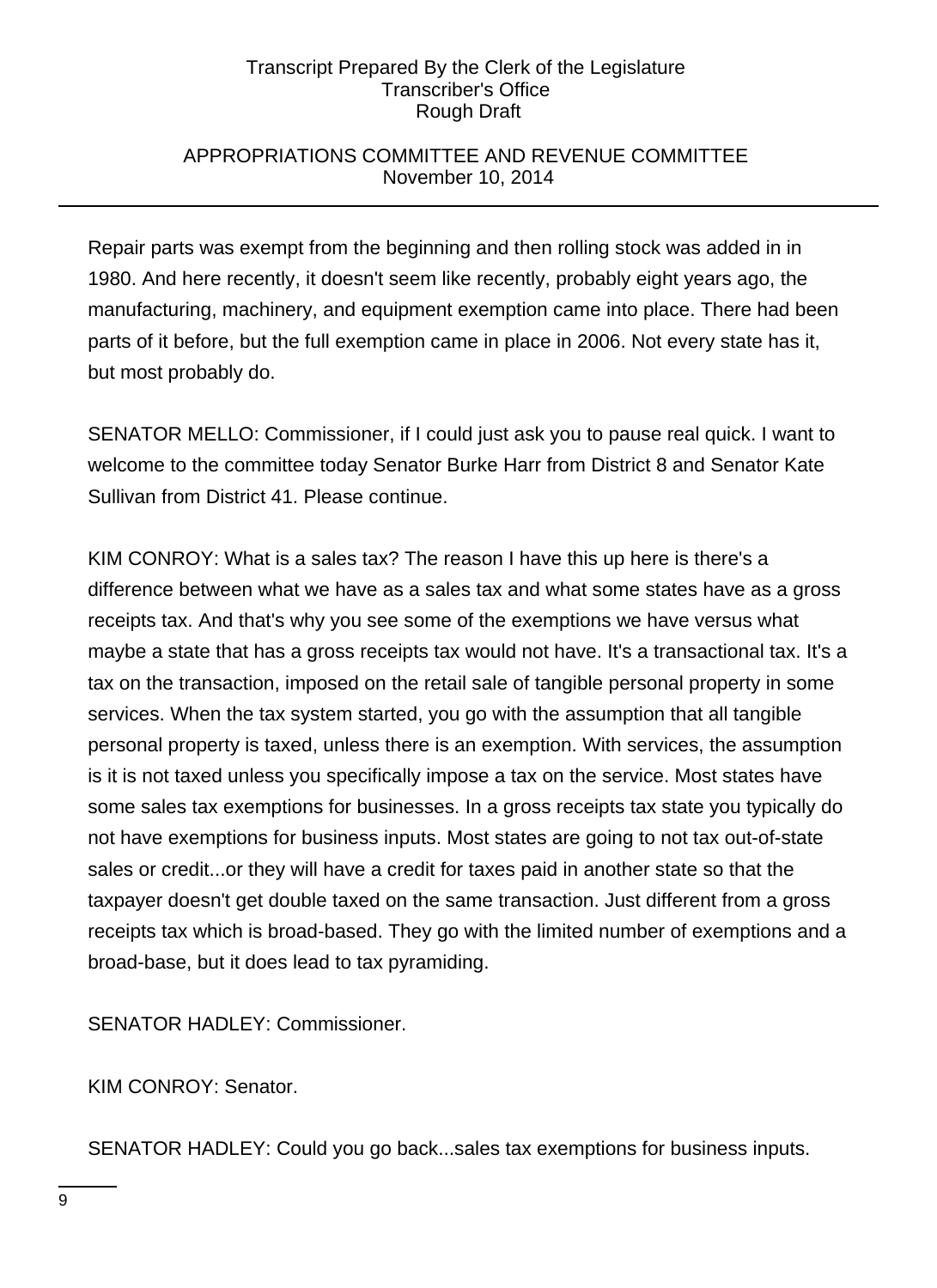## APPROPRIATIONS COMMITTEE AND REVENUE COMMITTEE November 10, 2014

When we were doing the Tax Modernization Committee, if I remember right, we threw around 70 to 80 percent of our exemptions fit into that category. Have you ever heard that?

KIM CONROY: I don't know what an exact percentage would be and I don't know if you're counting it on the number of exemptions or the dollar amount associated with each.

SENATOR HADLEY: I think it was the dollar amount.

KIM CONROY: That wouldn't surprise me. I mean, we do have a lot of the bigger...when I go to...you'll see on some of the charts that I get to, and you can see where the biggest exemptions are, and I think that will probably show you, that probably is correct.

SENATOR HADLEY: And...and let's assume that it is correct, that it's 70 and 80 percent. The primary reason for that is the pyramiding of tax on tax from a tax policy standpoint, which is something that you do not...a good tax system does not have pyramiding, is that...?

KIM CONROY: Right. A sales tax does not have pyramiding, and it also leads into what I think the Tax Modernization Committee had, and I think it's important, was that word "competitiveness." Because if you have those taxes on your business inputs in your state, it's probably going to make your products higher priced than your neighboring states that do not do that. So it also ties in, I think, with the competitiveness. And a sales tax at its heart, or the pure, I guess, professor look at it, would say it needs to be on the final consumer where that product has sold. You don't have tax all built in to each piece of it and it's imposed on the person making the final purchase.

SENATOR HADLEY: And this particularly is important in our agricultural industry because our ag industries generally do not have the ability to set the price, they're price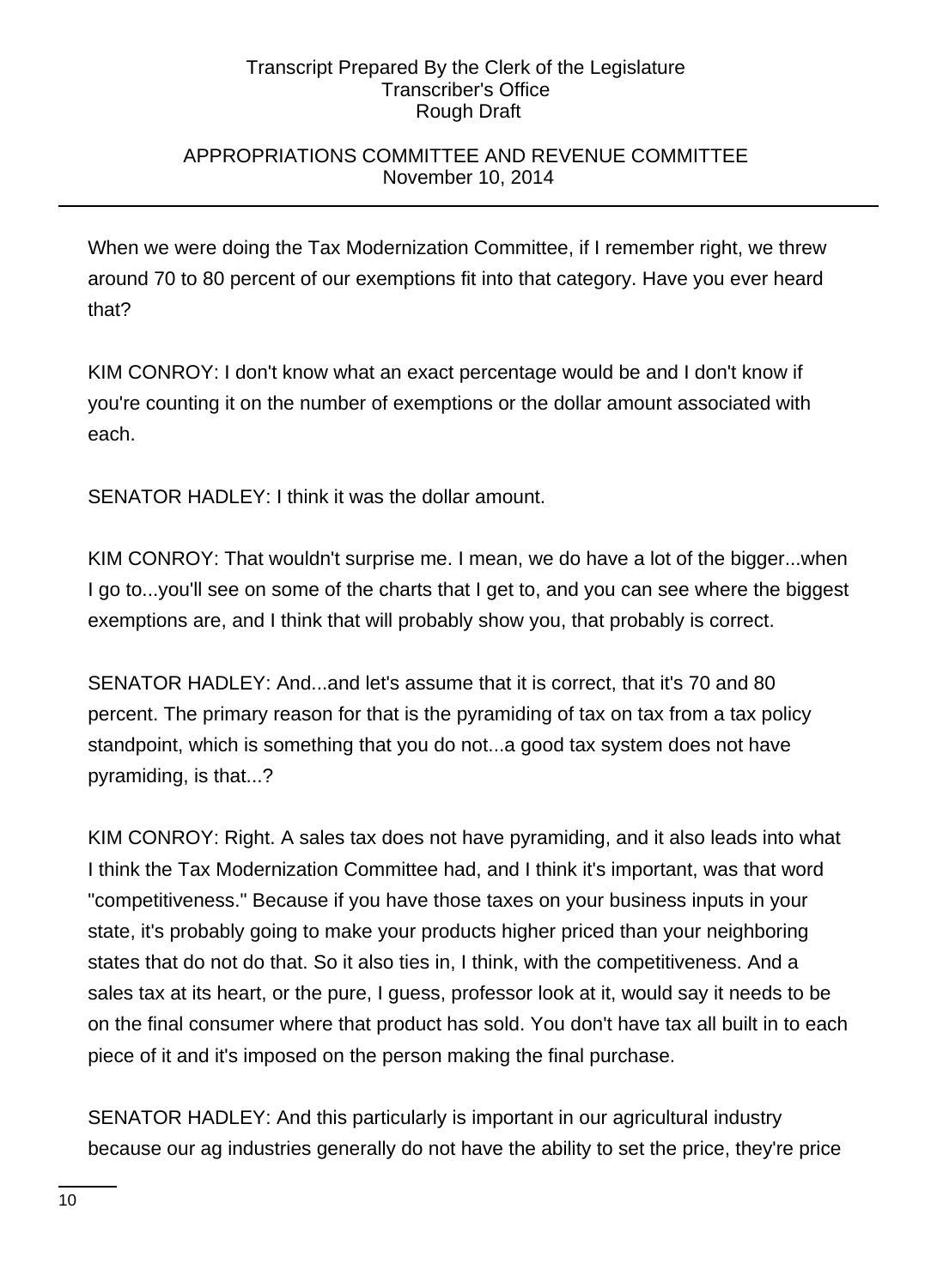## APPROPRIATIONS COMMITTEE AND REVENUE COMMITTEE November 10, 2014

takers. So if we add cost to the ag, our agricultural industry, and they don't have the ability to pass it on in a way of higher prices, in essence, it's very detrimental.

KIM CONROY: I think you're right.

SENATOR HADLEY: Thank you.

KIM CONROY: Uh-huh.

SENATOR WIGHTMAN: Question.

SENATOR MELLO: Senator Wightman.

SENATOR WIGHTMAN: No, I was pointing.

SENATOR MELLO: Senator Harr.

SENATOR HARR: Thank you. Could you define who are price takers and who are price makers?

KIM CONROY: Who are price takers, in an economic sense or a tax sense?

SENATOR HARR: Well, within our economy. You know we talk about farmers being price takers and I agree with that completely. I guess my question is, who...how do we define who is a price maker and who is a price taker and where does that fit in the spectrum? When we're trying to make tax policy, yeah.

KIM CONROY: I don't really know. I know...I know that whoever has the power in the market is going to be the price maker, so if you're selling scarce resources, you will be a price maker, which then makes, if I have to buy scarce resources from you, makes me a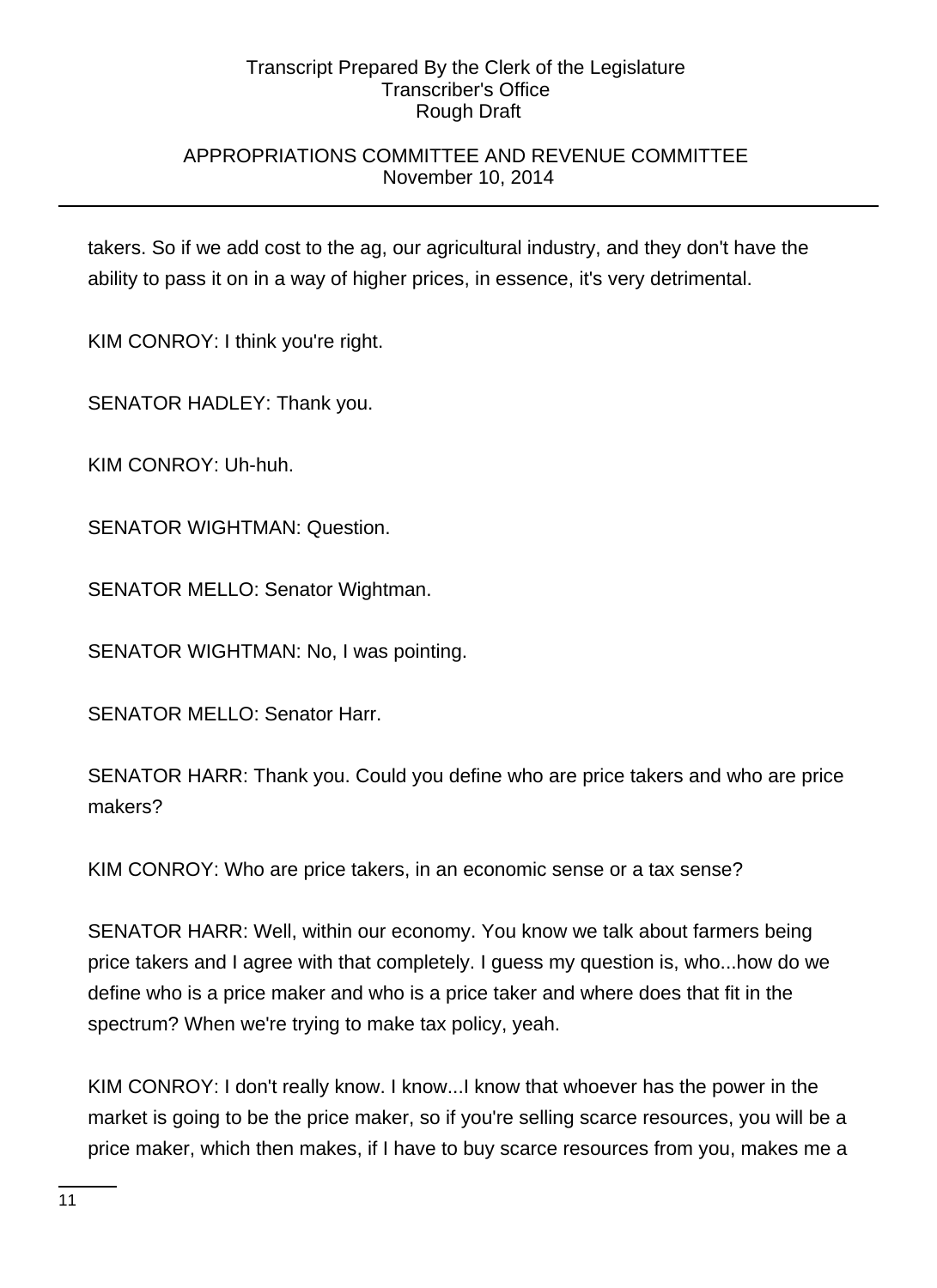## APPROPRIATIONS COMMITTEE AND REVENUE COMMITTEE November 10, 2014

price taker.

SENATOR HARR: Yeah. So is a...can you give me another example of price makers across the board then? I guess my issue is, is a doctor a price maker or a price taker?

KIM CONROY: I don't know. Maybe they're both depending on what insurance they're accepting at the time.

SENATOR HARR: Okay. So if I raise a rare fruit, am I price maker or a price taker then?

KIM CONROY: I couldn't hear you.

SENATOR HARR: Let's say I grow a rare type of apple. Am I a price maker or a price taker?

KIM CONROY: It depends on whether there's a market for your rare apple or not or whether if your apple is so rare that there is no one that can sell it.

SENATOR HARR: So it's the same with doctors then, right? I could be a specialist of something and no one likes it, I'm worthless too. So you could use the same example across the board, correct?

KIM CONROY: I...it just depends.

SENATOR HARR: It depends. Thank you.

SENATOR MELLO: Senator Schumaker.

SENATOR SCHUMACHER: Commissioner, to your knowledge, is there any philosophical basis for not imposing a sales tax on the sale of real estate?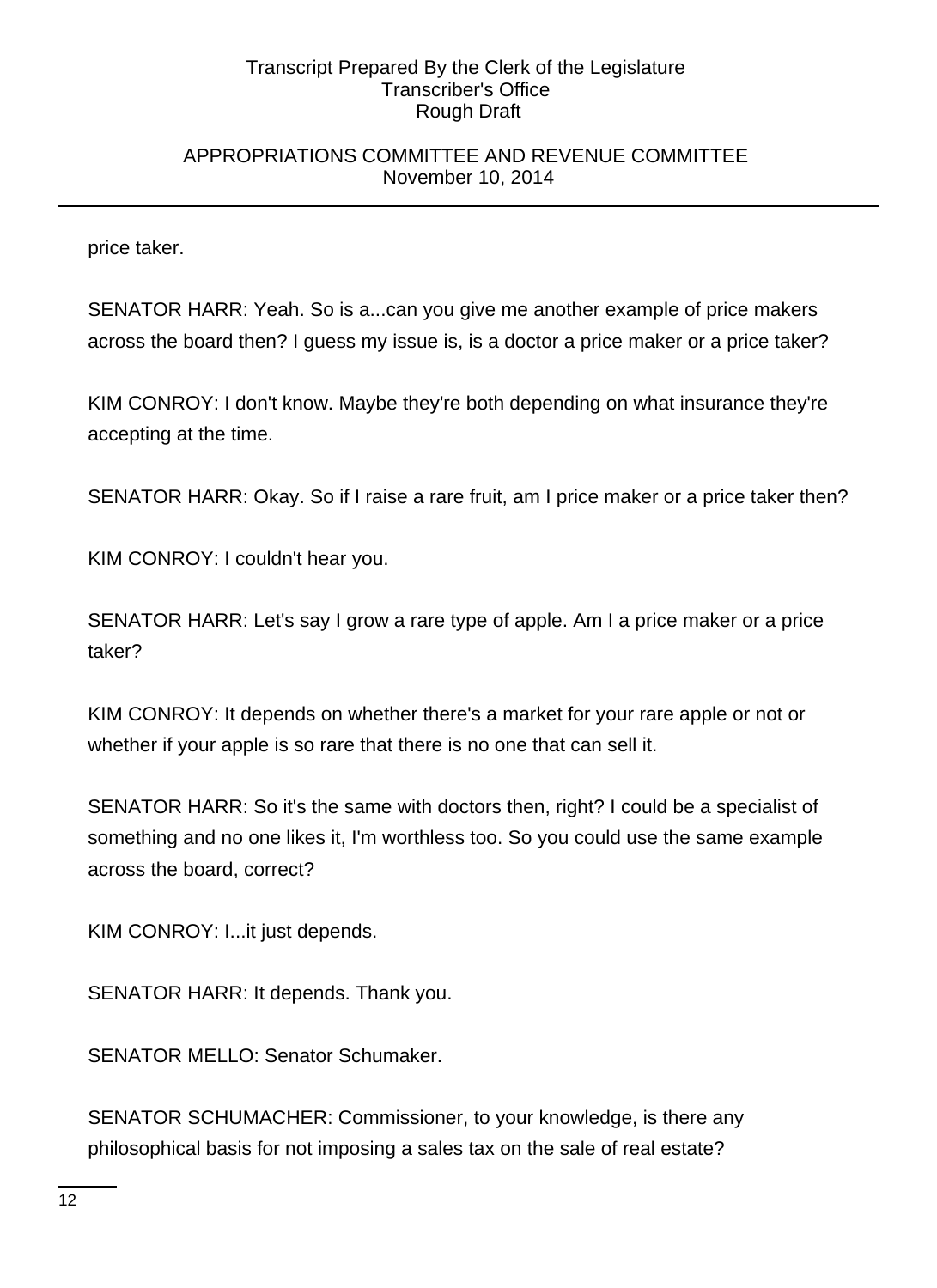## APPROPRIATIONS COMMITTEE AND REVENUE COMMITTEE November 10, 2014

KIM CONROY: Of the states that have sales taxes, that just does not seem to happen. And I think it's because there are other taxes that occur such as a documentary tax.

SENATOR SCHUMACHER: But that's a tiny, tiny tax.

KIM CONROY: Yeah. I don't for a sales tax, it's based on tangible personal property, almost all of them.

SENATOR SCHUMACHER: Any reason for that?

KIM CONROY: You would have...I don't know what the early discussions were, but I think the price shock of someone purchasing a home and then knowing they have to pay sales tax on that would probably lead to some very unhappy taxpayers. So at the bottom of it, I would say it's probably taxpayers and voters that would have said, no, we don't want this.

SENATOR SCHUMACHER: One of the problems we've seen with the property tax in the agricultural sector is this rapid inflation in land prices. And that's not...and it has caused problems with our property tax system. Now, if someone has got the money to pay huge increases in land prices and inflate the price of land, philosophically the reason for not...that's what it is, what you just talked about, the reason for not imposing a sales tax goes away.

KIM CONROY: But not everybody is buying rapidly appreciating farmland, either, Senator.

SENATOR SCHUMACHER: But a lot of people...I mean, that's the cause of our problem in...our property tax problem. Land is becoming very, very expensive, and at the same time the production, the income it produces, is sometimes marginal.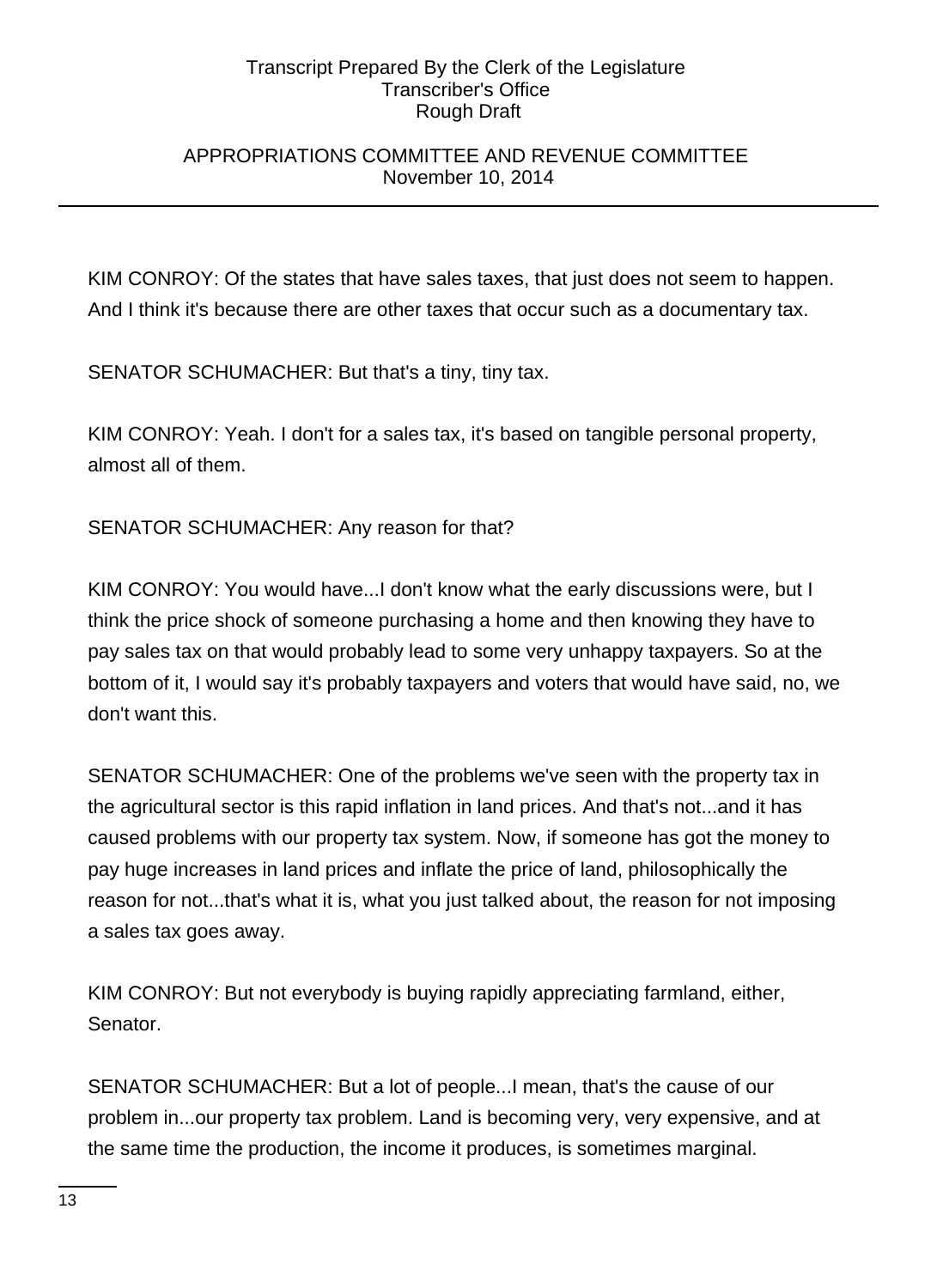## APPROPRIATIONS COMMITTEE AND REVENUE COMMITTEE November 10, 2014

KIM CONROY: And I'm not here to go over philosophical reasons as to why Nebraska would or wouldn't tax. I'm just giving you an answer. I don't think there's tax...states that do that. I think Arizona, they have a different type of tax. They might tax some rental business type of rentals, but I cannot think of other states that do it in any big way because there are those other taxes such as a documentary tax or a real estate transfer tax or the income tax when you pay on the gain when you do sell that real property.

SENATOR SCHUMACHER: Okay. But you don't pay on the gain if it comes through an estate. You get a stepped-up basis and it's tax free again, right?

KIM CONROY: I'm not here to...(Laugh)

SENATOR SCHUMACHER: Okay. Thank you.

KIM CONROY: That's been the foundation of our federal income tax system of which we are a party to.

SENATOR SCHUMACHER: Thank you.

SENATOR MELLO: Senator Wightman.

SENATOR WIGHTMAN: Thank you. Doesn't Nebraska have one of the highest property tax rates? They pay support to schools more through property tax than most states, almost all of the states, I think.

KIM CONROY: I think that is correct.

SENATOR WIGHTMAN: What's your thought as to whether we would be better off at least reducing property tax somewhat to cover that and cover more of it through either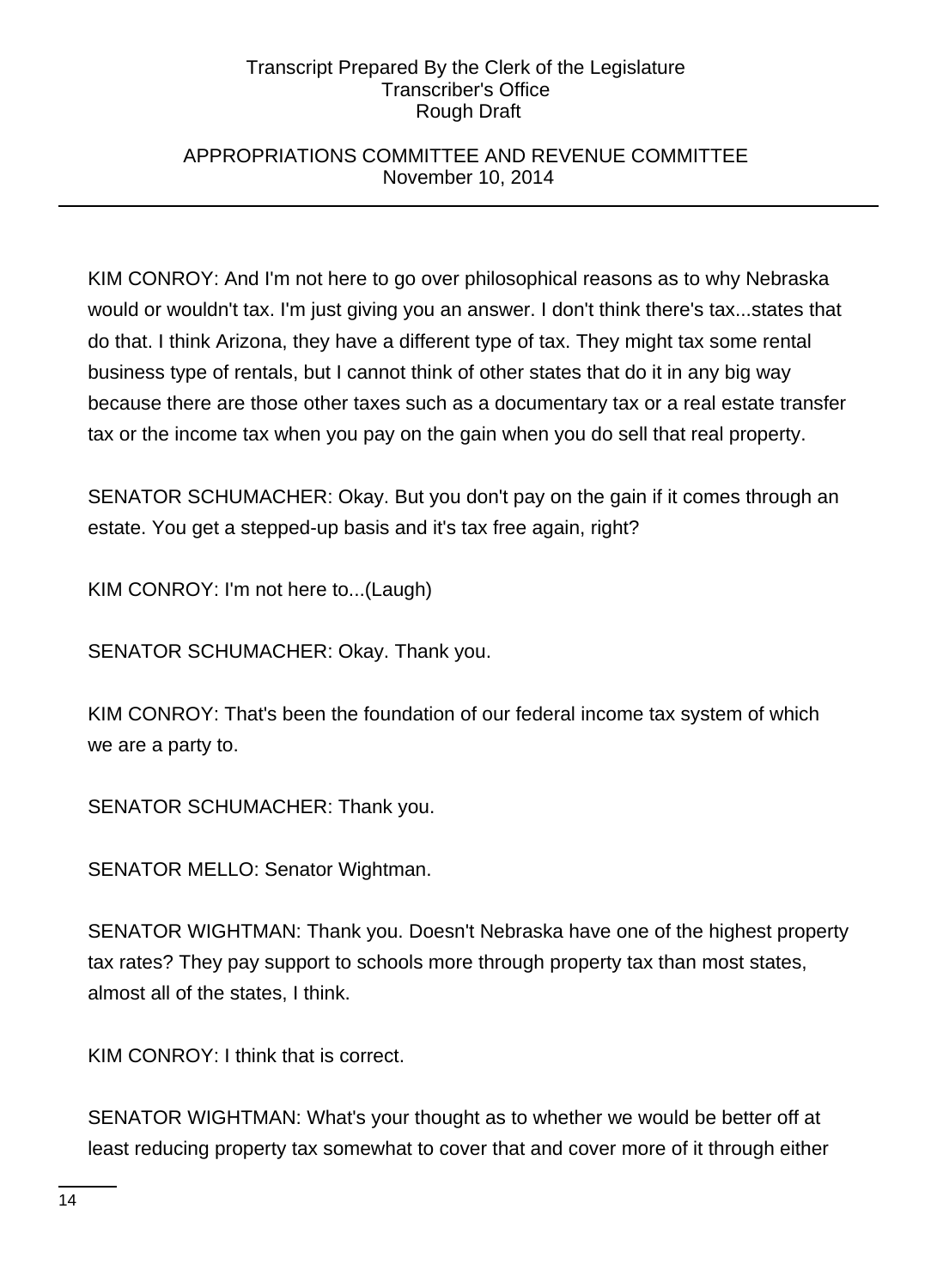## APPROPRIATIONS COMMITTEE AND REVENUE COMMITTEE November 10, 2014

income tax or some other type of tax? And I realize that one of them is at the local level and one is at the state, but the state still pretty much determines that in the State Legislature.

KIM CONROY: And I think I will let you have that discussion next session on what you want to do for the state. (Laughter) I was going to add there was some language taken out of the requirements for this report and one of those was for the Tax Commissioner for the Department of Revenue to make recommendations on the tax expenditures and we administer these.

SENATOR WIGHTMAN: Yeah, we've had...we've basically had two consecutive years where property tax...I'm again talking farm property tax, has gone up approximately 30 and 40 percent, I think, but the three districts...or three counties in my district, I think the average would be at least 35 percent increase. Now, whether the tax will go up quite that, but it will go up almost that.

SENATOR MELLO: Seeing no further questions, please continue, Commissioner.

KIM CONROY: Thank you, Senator. In Nebraska we divide exemptions into different categories. So, again, here I'm starting in, once you have an exemption, you start to take away the simplicity and the ease of compliance. And in Nebraska, we have different exemptions. So with different exemptions, I'm taking another step in making things harder for taxpayers and harder to administer for the Department. Sales can be exempt based on who the seller is. Schools don't have to collect sales tax on many things they do. We have tax exemptions based on the item that is sold. We don't tax food. It doesn't matter who you are, you can buy food without paying sales tax, prescription drugs, motor fuels. We have exemptions based on who you are, who the buyer is. The state of Nebraska as a buyer doesn't have to pay sales tax. Churches as religious organizations don't have to pay sales tax on their purchases. And then, an even harder one, is how is a buyer going to use a product? So it may be exempt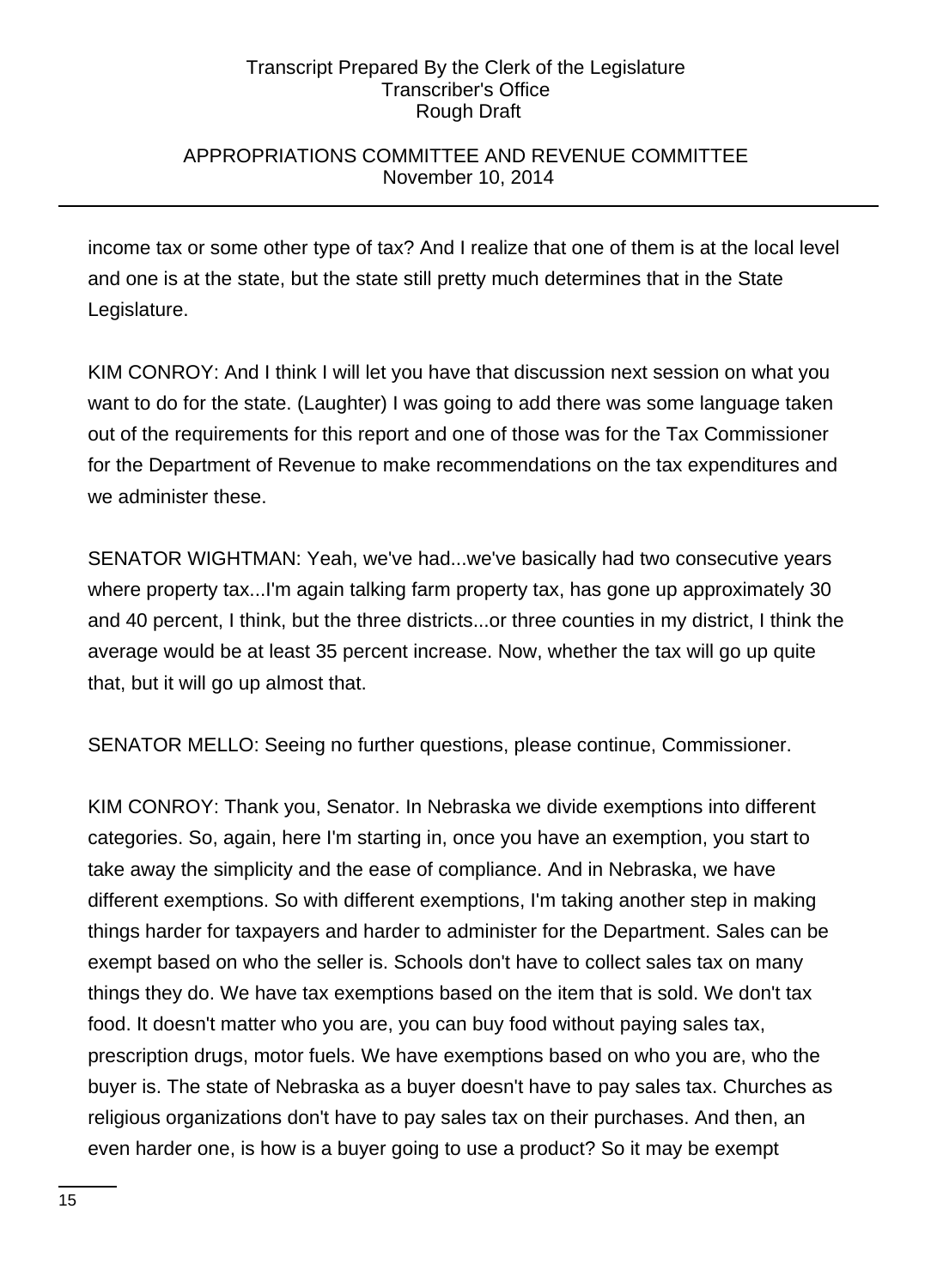## APPROPRIATIONS COMMITTEE AND REVENUE COMMITTEE November 10, 2014

depending on who the buyer is, and if you don't fit within that buyer category, you're going to pay sales tax. That's why you see we have an exemption Form 13 for purchasers to fill out saying, I am exempt because of this. I'm exempt because I am involved in commercial agricultural, for ag machinery and equipment. If I just own my acreage and I'm not farming, I can't go buy a tractor tax exempt. I have to pay sales tax on it. So those are buyers. So it's dependent on who you are as a buyer what that exemption is. Here's the list, Senator Hadley, that I was talking about where we're just listing out of the Tax Expenditure Report the largest items that are on there. A couple of years ago the Department of Revenue took out component parts as a part of the tax expenditure study because almost every state that has a sales tax has it as a part of the base. We are now including it due to the statutory language in here. That as a business input, Senator Hadley, is large.

SENATOR HADLEY: Could I...quick question. This leads then to people making incorrect assumptions about our total exemptions. I believe it was The New York Times that did a report on this, and this is such a big part of our exemptions and other states do not report it. They do it, but they don't report it in their exemption report. So it looks like ours is...we have such a huge exemption number and it's because of that \$1.4 billion that other states are not including in their report. If you go back and read The New York Times report, that is exactly the reason that we didn't look good in it because of that number.

KIM CONROY: Now I will say the one thing that was not included that we hadn't been including is the sale for resale exemption. If that was in here, we can't even estimate really what that would be. But if you took away the sale for resale exemption, you wouldn't have a sales tax anymore. You would have gross receipts tax. And we have the year that these were enacted. And you can see most of these were part of the very beginning of Nebraska sales tax system. And I know the Tax Modernization Committee went through this. I know you've seen these items in here and it's some of the same ones where I said, here are common exemptions most states that have had a sales tax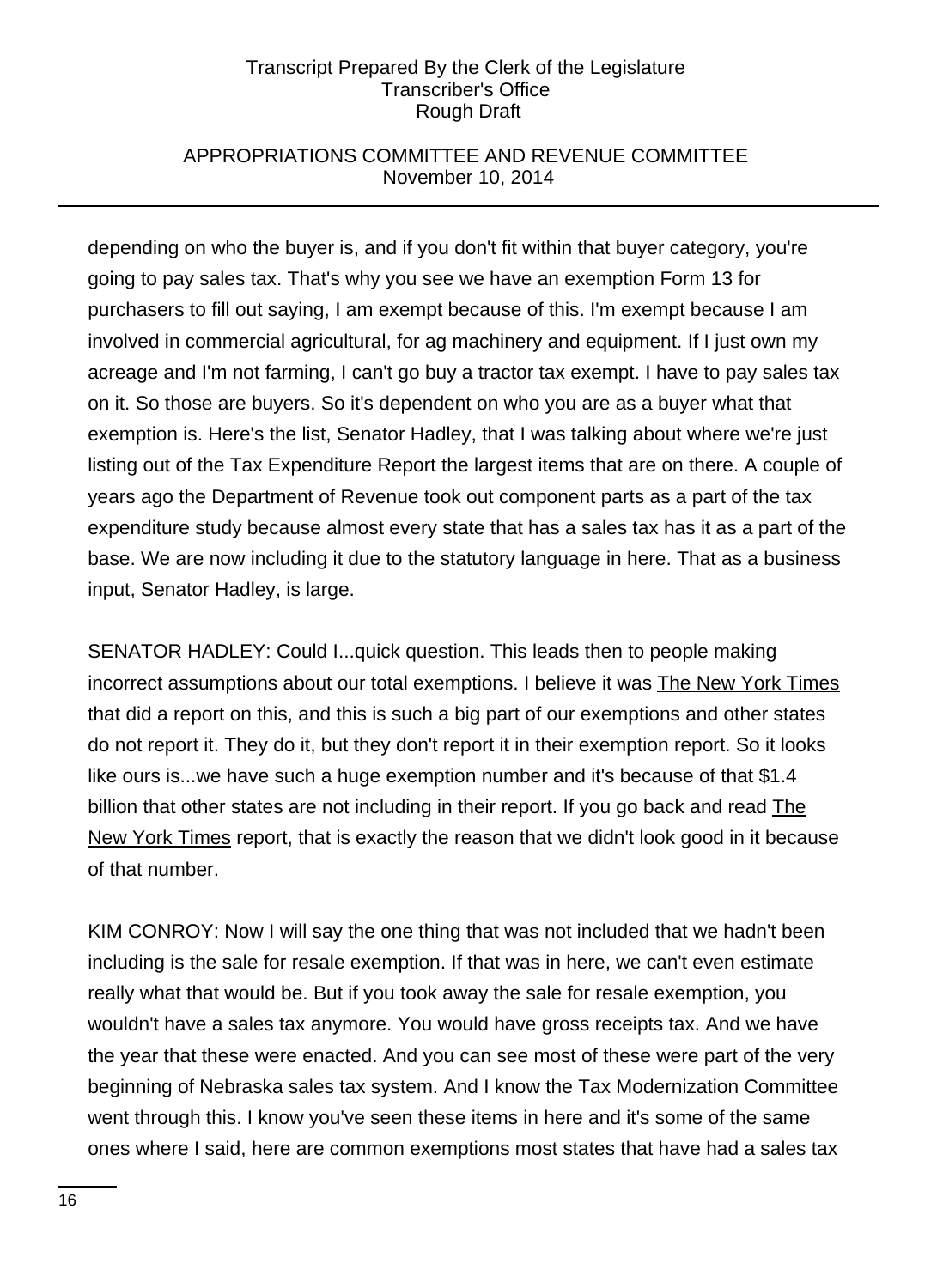## APPROPRIATIONS COMMITTEE AND REVENUE COMMITTEE November 10, 2014

have. The same as animal life. Can you imagine if you had to pay sales tax when you went to purchase a cattle or a calf or a piglet, if you were paying sales tax on it--another important exemption in Nebraska. Motor fuels, large exemption, but we have another tax. We have a motor fuels tax over there. The same with grain, big purchase, feed. And then your nonprofit purchases. We talked about food, how it had originally been taxed but there was a credit given. Ag chemicals and medical equipment. So many of those, they're not all business input, Senator Hadley, but the good size of them are. Here's some more. Between government or business inputs, the energy used in industry would be a business input, had been there since 1967. Ag machinery was added in 1992. It wasn't a part of the original sales tax system. Motor vehicle trade-ins has been there. I mean you couldn't...you can see the list there, but those are the bigger exemptions we have at least in the sales tax area are these here on the list. We are now including some specific services or costs for some services that were required in the statutory language. The department hadn't considered services to be a tax expenditure due to that basic thing that I told you at the beginning is, we only impose tax on services, they're not exempted up-front.

SENATOR MELLO: Senator Hadley.

SENATOR HADLEY: Commissioner, I...in going through the report, I noticed quite often, not quite often, but a number of times when we were talking about the services area and, for example, number 87 is cleaning and repair of clothing, and our statute--LB989 amended 77-382--requires a listing for cleaning and repair of clothing. However, the repair of clothing is not subject to sales tax. So do you think we have to...we need to go back, there were a number of these that we've got in the Tax Expenditure Report that aren't exempt. So I would suggest, maybe next session, we go in and maybe just look at this to clean it up to get those things that we're already taxing so we don't list them again. Is that a fair...?

KIM CONROY: Oh, yeah, that...when we looked at the list when we started preparing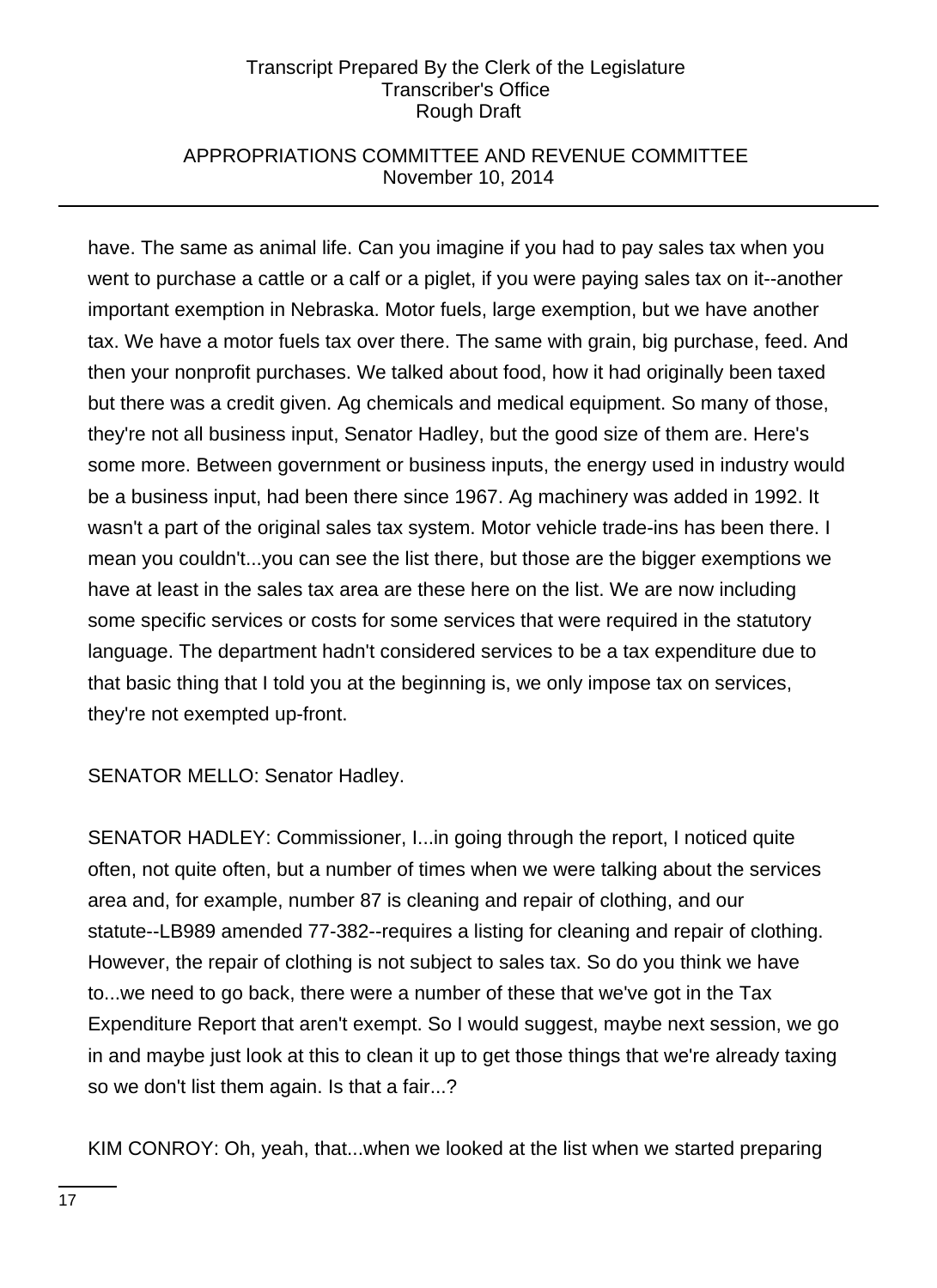## APPROPRIATIONS COMMITTEE AND REVENUE COMMITTEE November 10, 2014

this, we saw that many of these service items we already tax in here. That's why when you look at the notes you're going to see many of them shouldn't even be on this list. The other thing is that the statute wanted us to exclude business purchases of these services. With the data sources we use, that's just not possible. Our data sources don't break it down for the most part. Now, some of them we were able to do, but they don't break it down by who the purchaser is, so we can't pull out the business purchases on many of these. So that's what you'll see the little asterisks there is that we can't pull the business piece of it out, on legal services or real estate services. Motor vehicle cleaning and repair, again, Senator Hadley, motor vehicle cleaning is taxable right now. The repair labor is not. Pet-related services, there's...it's kind of...there's several different things that are taxed and not taxed in there. And then accounting services, there's some business. We were able to pull some of it out if it dealt with accounting services for preparing balance sheets, financial statements, we didn't include that. But we...our data sources just couldn't allow us to pull out business entirely on these.

SENATOR MELLO: Senator Wightman.

SENATOR WIGHTMAN: Thank you, Senator Mello. How is Nebraska affected by the all public power which we don't have much sales tax at all on power. What does that...what does that do to our taxes where most states, that's private industry or a silent portion of it is.

KIM CONROY: They don't have sales tax exemptions.

SENATOR WIGHTMAN: On public power? []

KIM CONROY: Uh-huh.

SENATOR WIGHTMAN: They do on farm...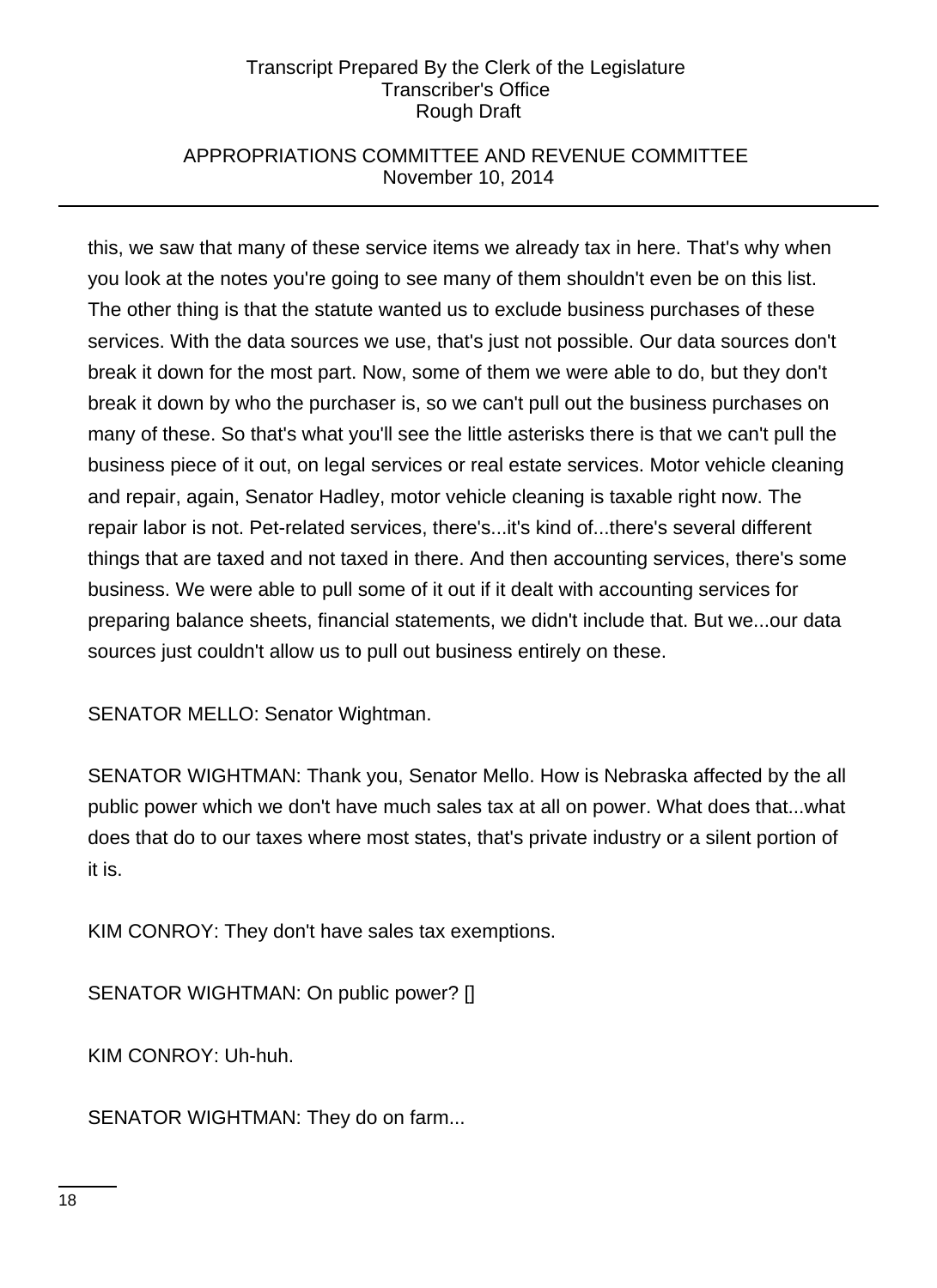## APPROPRIATIONS COMMITTEE AND REVENUE COMMITTEE November 10, 2014

KIM CONROY: It depends. Are you talking about who the purchaser is or what the energy is used for?

SENATOR WIGHTMAN: I'm talking about who the user is.

KIM CONROY: We tax utilities. We tax electricity, we tax water, we tax natural gas, so Nebraska is probably...more heavily taxes the consumer on utilities than most states do.

SENATOR WIGHTMAN: Thank you.

KIM CONROY: Uh-huh.

SENATOR MELLO: Seeing no further questions, please continue, Commissioner.

KIM CONROY: And then the statute also requires that we list some of the recently enacted exemptions in here. Just here's a list. I don't need to go through and read them. The last few...the report only goes through what was in effect as of July 1 of the reporting year. So the ones at the bottom hadn't taken effect yet on July, but we just wanted to add them so you could kind of see what we passed this past year in terms of sales tax exemptions.

SENATOR MELLO: Senator Harr.

SENATOR HARR: Yes, thank you. I'm sorry, I'm kind of over here so can you go back a screen, please.

KIM CONROY: Sure.

SENATOR HARR: But you have nonprofit health clinics and nonprofit health centers, what is a...where does a nonprofit hospital fit within there?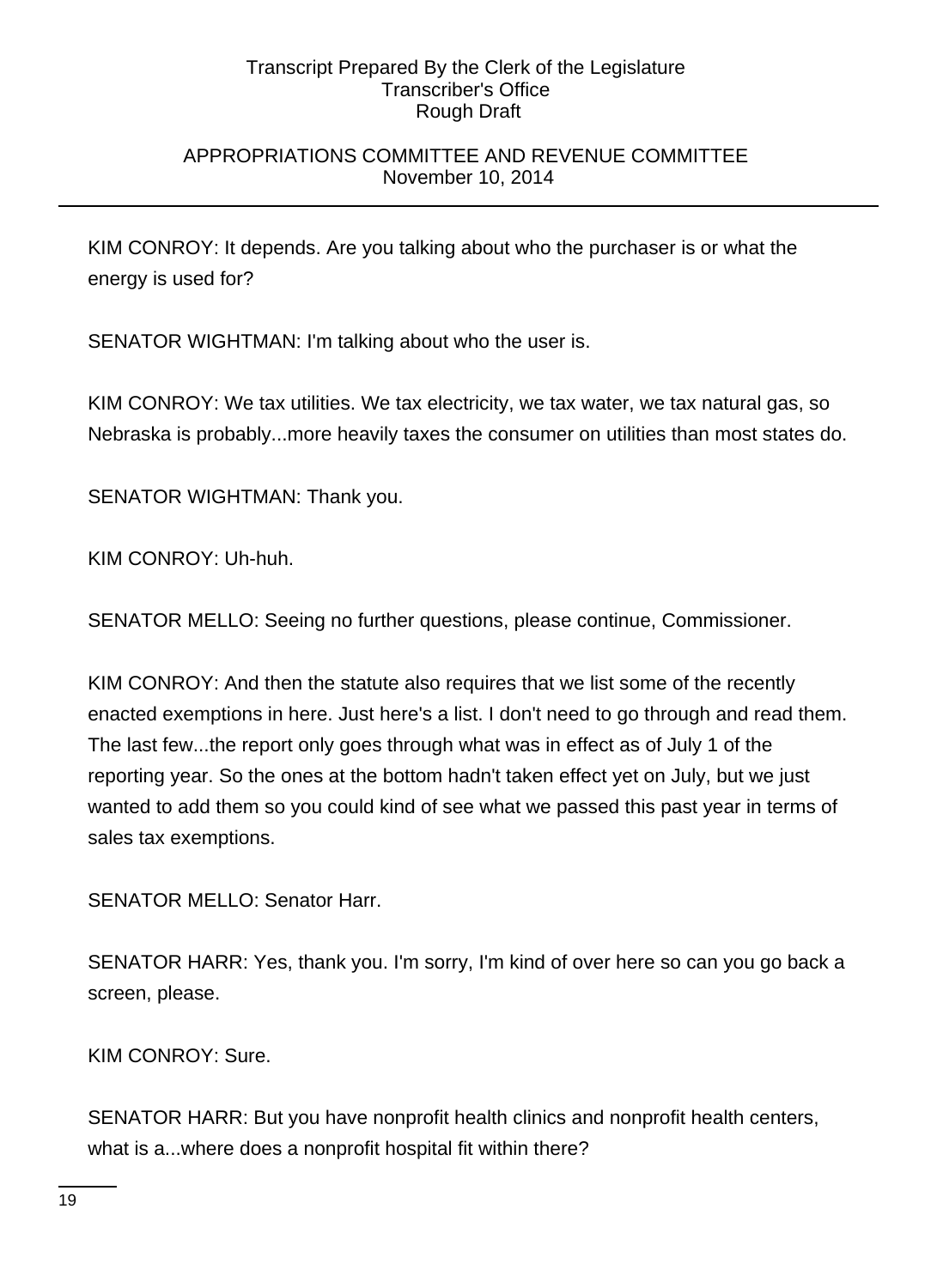## APPROPRIATIONS COMMITTEE AND REVENUE COMMITTEE November 10, 2014

KIM CONROY: Nonprofit hospitals have been exempt probably since 1967.

SENATOR HARR: Okay. Okay. And they do a payment in lieu of tax, is that right?

KIM CONROY: No.

SENATOR HARR: Okay. Is there a structure put in to do that?

KIM CONROY: Not for sales tax.

SENATOR HARR: Excuse me. Sorry.

KIM CONROY: Not for sales tax.

SENATOR HARR: Okay.

SENATOR MELLO: Seeing no further questions, please continue, Commissioner.

KIM CONROY: Thank you, Senator. This chart is for...remember when I went over with you at the beginning how every year we're going to pick out three of these categories and go through them, and the next three slides are the ones for 2014. I'm going to go through them specifically with you. That was in 2(a) through (c), I think, in the statutory language. You'll go, why is...before you had the order go biggest to largest, this order is just how they appeared in the statute and that's how we had them appear in the tax expenditure study. So for 2014, the first category that we specifically look at is agriculture, and these items were all listed in the statutory language. I think the last one wasn't listed, but it's a pretty sizable one, so we wanted to make sure that we got all of the agricultural exemptions in place on this chart. And the one that you won't see in here, too, is the one that just took effect on October 1 for agricultural repair parts. The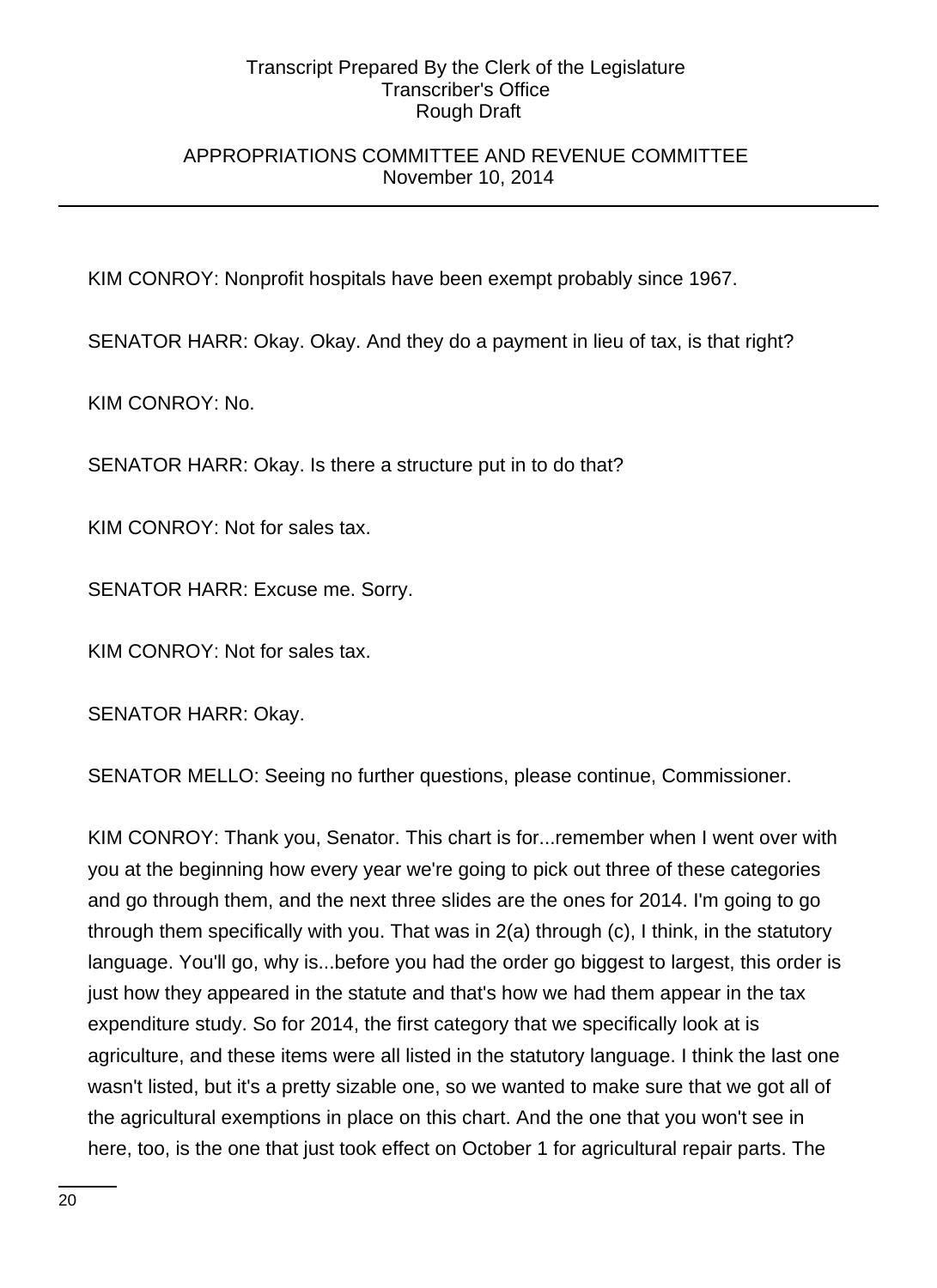## APPROPRIATIONS COMMITTEE AND REVENUE COMMITTEE November 10, 2014

next specific category for 2014 was one...business across state lines. And you'll see a lot of not available or not applicable here and, Senator Hadley, this might be something else to look at. Many of these exemptions had been there since 1967, and we just do not have any ability to try to cost what these are. And I guess I'll add some of them are just a part of a basic sales tax structure or they're a basic part of how we source sales to the state. Property shipped out-of-state. We are a destination state. Where do you take delivery of the tangible personal property? Now if you're making sales in Nebraska and you're delivering them to Kansas, they're not subject to tax in Nebraska as a part of our sourcing of how we source sales. Kansas is probably going to impose a tax on that delivered item. So we have no ability to try to determine what the cost of this might be because it's a basic part of sourcing when you're on destination sourcing. Now fabrication labor for items to be shipped out of state was added later on. I think the reasons probably behind that is you didn't want to put your Nebraska companies that were doing fab labor at a disadvantage for having customers from out of state come into Nebraska and have it leave the state. Property to be transported out of state, kind of a basic again on the sourcing. Property purchased in other states to be used in Nebraska. Now, you're thinking, what is that one? The exemption states that if you purchased property...say, I purchased servers and I used them in Illinois and I paid sales tax in Illinois and then later I moved my operations, moved that server to Nebraska, there won't be a sales tax again on that when you move it to Nebraska. You're looking at, have you used that item for its intended purpose in another state? Pretty basic exemption to have in place. Aircraft delivery to an out-of-state resident or business is more commonly known as, I think, by the fly-away rule. I mean, if you're not housing the aircraft here in Nebraska, you're going to be housing it in another state. We don't impose sales tax on that. Yet it helps with the competitiveness side. State reciprocal agreements for industrial machinery, you'll see zero and that's because we have none. We have no agreements for this with any other states. And then property taxed in another state, we don't have any ability to determine what that might be. The third category to look at specifically in 2014 deals with common carrier and logistics, railroad rolling stock and repair parts and services. The repair parts and services started in '67,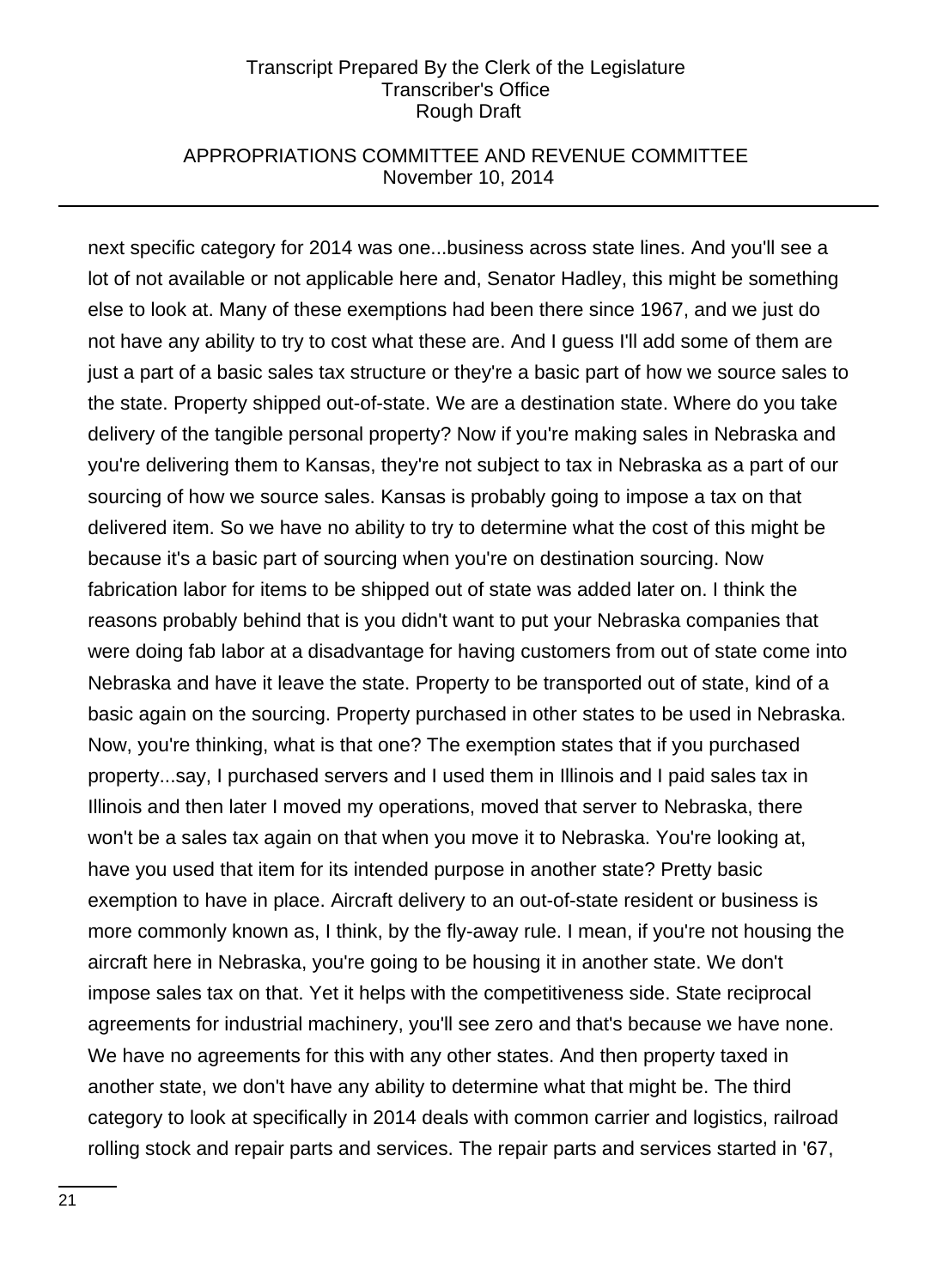## APPROPRIATIONS COMMITTEE AND REVENUE COMMITTEE November 10, 2014

but I think the actual rolling stock came in at a later date. And then the common or contract carrier service would be trucks, trucking companies. And we just don't have the data sets to be able to come up with the specific costing on these last two items. They're probably up in the subset of the other two. And that's it on sales tax. Any questions before I move to income tax?

SENATOR MELLO: Any questions for Commissioner Conroy? Commissioner, I've got one question and I don't want to sound...I don't want to sound nitpicky and I think the public and the Legislature appreciates, I think, the new work that's been done and this year's Tax Expenditure Report after the passage of LB989. But can you walk us through a little bit, I mean, there's a considerable number of instances where you give no estimates. And I think sometimes as a policymaker it's disappointing to try to get to the bottom of really what is the fiscal impact on a certain tax expenditure and yet a number of them you provide no estimates and simply say, we can't figure it out. I haven't been able to go through this other additional list we've got of all the services and exemptions and everything else that our neighboring states provide, but I assume that you look and see what other states do in regards to trying to find data for some of these exemptions that you don't provide any analysis on. Do you look and see how other states provide analysis, if they do it at all in regards to those exemptions?

KIM CONROY: We're looking at other states. What we don't want to do is give a bad estimate either. The thing with an exemption once it's in place is we lose any reporting on it. When something is taxable, we're getting reports from the retailers that are selling that product. Once something is exempt, any of that goes away for us. And, you know, maybe we could come up with an estimate but I have somewhat, you know, limited amount of time to get it done. I mean, and it would somehow entail doing surveys of every type of company involved in selling that product or that service. And I still don't know if we cover everybody or really get to a good estimate of what it might be. Now, if you have a very specific question, you can ask us and we'll take another stab. But what we try to do, and I think what other states try to do, is give you a valid estimate for that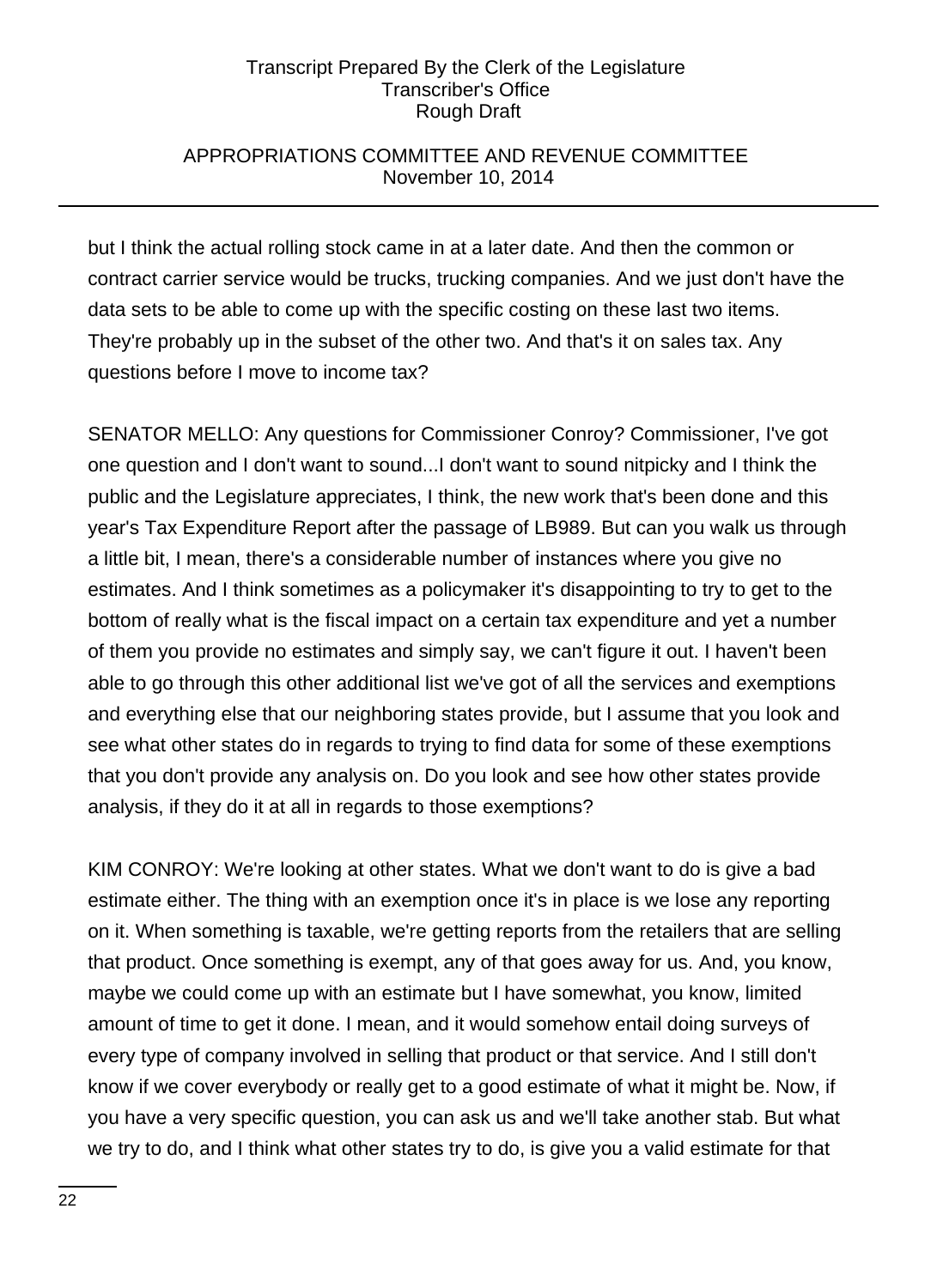## APPROPRIATIONS COMMITTEE AND REVENUE COMMITTEE November 10, 2014

exemption. It's difficult. I mean, it is to try to come up with a valid look at some of these because they might be embedded in another data set from the Census Bureau and it becomes difficult to try to pull some of those apart.

SENATOR MELLO: I...I appreciate that...and I appreciate that response and I can imagine it can be challenging. The one caveat I would pose is that I'd encourage the department to consider evaluating. I know we have two states that neighbor us that don't have an income tax and so they charge a sales tax on a significantly larger number of services, items, products, goods. We heard that from the LR155 report in process where South Dakota and Wyoming I imagine has some data. Now granted, you can't corollate exactly Nebraska with the state of Wyoming and South Dakota, but at least they should be able to provide their Department of Revenues, would in theory be able to provide you more of an analysis from their own state on a number of these exemptions that they may not have that would hopefully be able to provide your department some...a starting point, so to speak, of moving forward because I just get concerned in the sense of it--the report is only as good as the data that we're provided from your department. And I don't want to sound critical because this is a much better report than I think we've seen over a number of years. But there's still...I was just counting through the report a number of, like I say, those areas that even to some extent providing some preliminary estimates and starting a move down that pathway I think would really fulfill, I think, the intended focus of what we want to be able to see of what these exemptions or exclusions, deductions, or whatever may be, what their real potential fiscal impact is on the state.

KIM CONROY: No, thank you, Senator. We can certainly do that. I have to keep in mind it can be a double-edged sword, though, as if you're looking at exemptions that you want to appeal...repeal, based on dollar amounts, and that's why we want to make sure we have numbers that anybody could come in with an economic background be able to substantiate those.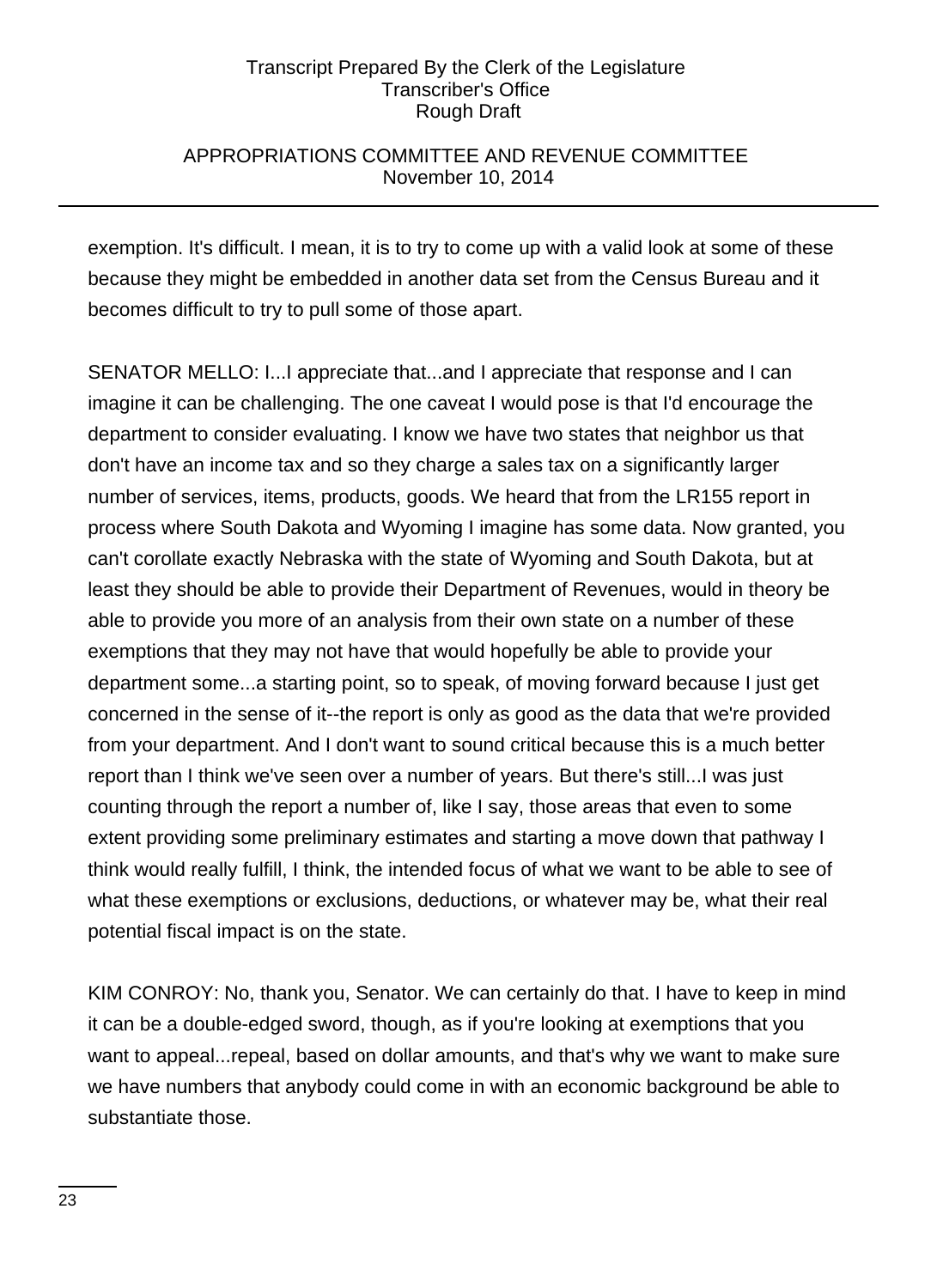## APPROPRIATIONS COMMITTEE AND REVENUE COMMITTEE November 10, 2014

SENATOR MELLO: Absolutely. And I completely respect and would expect that from the department. Senator Schumacher.

SENATOR SCHUMACHER: When you rent a capital item, say a car, you pay sales tax on it, right?

KIM CONROY: Correct. []

SENATOR SCHUMACHER: When you rent different kind of capital item like money, we don't charge sales tax on the interest. Is there any way that we can compute the amount of revenue lost by not putting a sales tax on interest?

KIM CONROY: We may be able to, all the experts are behind me. We can look at it as a question. It is an intangible. Most states do not impose taxes on intangibles.

SENATOR SCHUMACHER: Well, I mean, it's a...it's interest. It's just like rent. I mean, it is...it's money transferred to the owner of the capital item, so be no different. Whether it's intangible or not, just a question of whether or not there's any way to estimate the revenue lost by not taxing interest.

KIM CONROY: I have not seen a state do that. We can take a look. I think if you have requests from three senators, Senator Mello, if you want questions submitted to us after this, we will certainly comply with that.

SENATOR SCHUMACHER: Thank you.

SENATOR MELLO: The Commissioner is absolutely right in regards to the statute so if there are issues that members of the Appropriations or Revenue Committee would like to do follow-up on, she, as she mentioned, we need three members to agree to sign a letter requesting that information and the department will provide that. Any further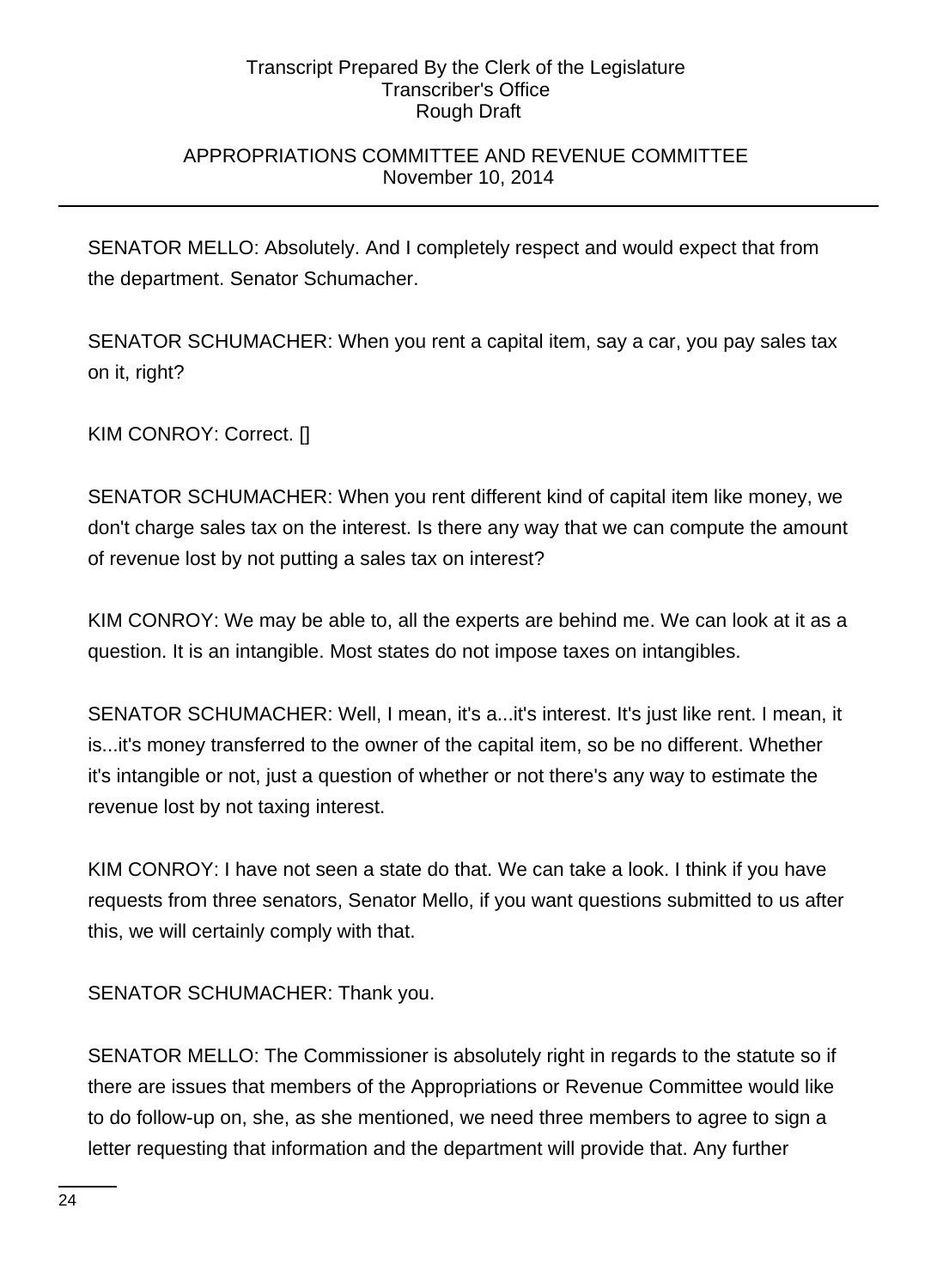## APPROPRIATIONS COMMITTEE AND REVENUE COMMITTEE November 10, 2014

questions? I see none. Please continue, Commissioner.

KIM CONROY: Thank you. Income tax. Nebraska's income tax, I think you probably all know this, is based off of the federal adjusted gross income. And we have certain adjustments within the state and then we use that to determine what your Nebraska taxable income is. We utilize the federal calculation of taxable income, so the federal base is our base. That is a good part of simplicity for taxpayers to have the same base as the federal government does for the calculation in Nebraska income taxes. I can tell you from prior life, practicing some in California, is they do not, they do not follow the federal base. They have what you would call a scattershot approach. They couple here, here, here, but they don't couple with the federal base here and here and here and here. So they end up with pages and pages for taxpayers to know, do I follow the feds here or not? And Nebraska does very good here. I think it keeps it fairly simple for taxpayers to comply with. We recognize some adjustments that happen under the Internal Revenue Code too in federal...excuse me. It helps to have the two systems linked. When they both link to depreciation the same way, it certainly helps businesses. When the state decouples from something, it adds complexity. It takes away from simplicity. This is the area in income tax where you see things beyond exemptions happening. The first thing are preferential rates. What do you think, what are preferential rates in the income tax area? And those were the brackets that we have. By having the brackets and not having a flat tax rate, that would be the cost, and the corporation tax rates are also at two different levels. Now an exclusion from taxation, this first one is you can exclude as a Nebraska resident income that you have from a non-Nebraska S corporation or an LLC. That's an exclusion from taxation in Nebraska. So you live here in Nebraska, you invest in an LLC or an S corporation that doesn't have nexus in Nebraska, you're able to exclude your income from that. Another exclusion is the extraordinary dividends, special capital gain exclusion, our form we call it 4797, you may know, but that was a part of LB775. If you meet certain tests, you can exclude your gain on the sale of the business in which you were an employee and that's a \$26 million cost per year. And deductions. We have deductions in the income tax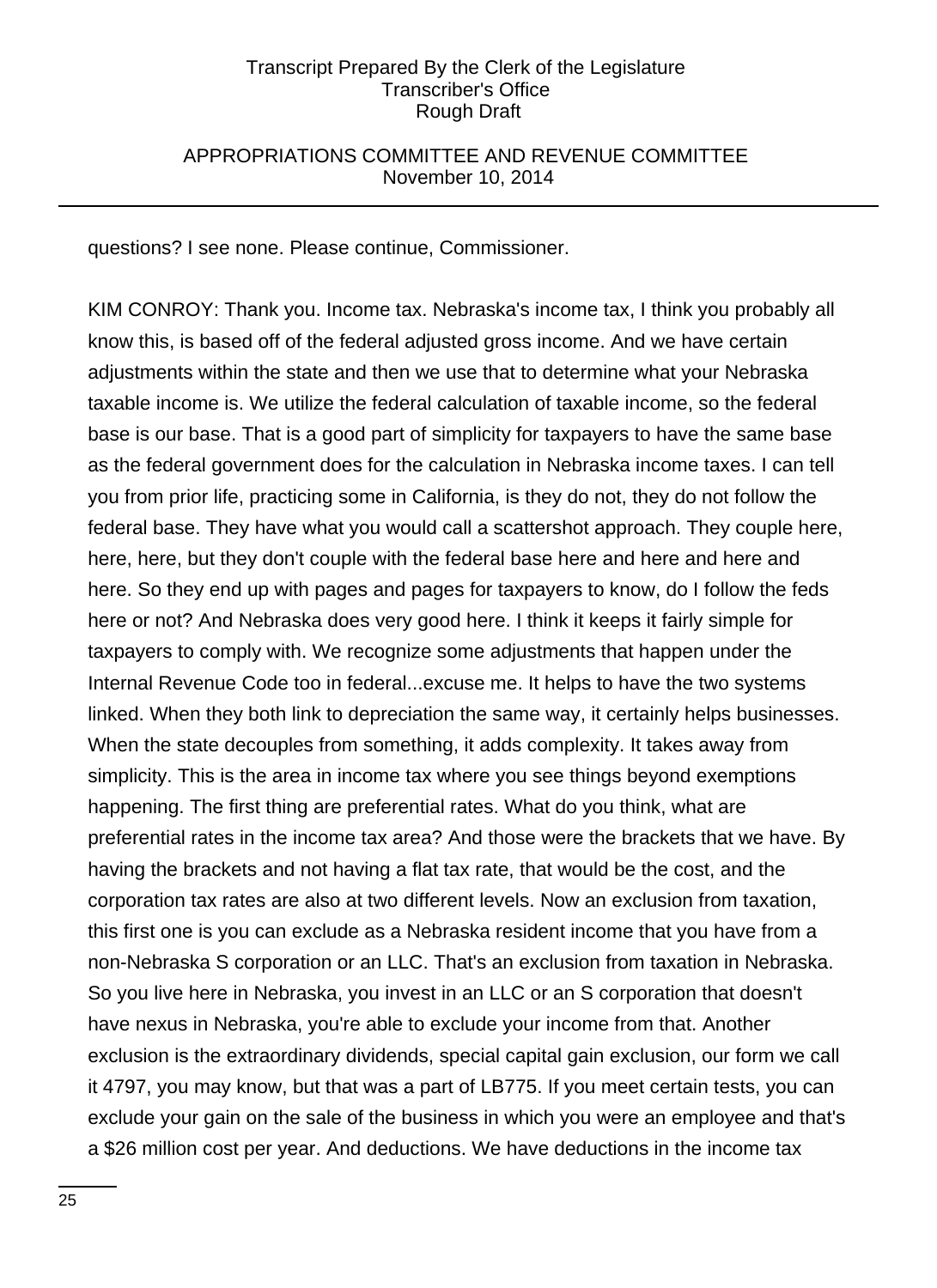## APPROPRIATIONS COMMITTEE AND REVENUE COMMITTEE November 10, 2014

area. The standard deduction which...the federal governments also have a standard deduction, but that's the cost in Nebraska. If you're able to itemize deductions, you can go over and above what the standard deduction is with your itemized deductions. We exempt interest in dividends on U.S. obligations. I think most states do that. You have net operating losses and capital losses for corporations and for individuals, trusts, and estates. State income tax refund and contributions to the Nebraska Educational Savings Plan Trust.

SENATOR MELLO: Commissioner Conroy, I have a quick question myself on the itemized deductions. On the report, you list the estimate at \$80,900,000. I could be mistaken, but I swear I've downloaded some Excel spreadsheets from the Department of Revenue that breaks down a considerable amount of individual filers' information as it's based on different credits, different exemptions that show that itemized deductions, I believe the...I can't remember the last year I looked at it, was considerably higher than \$80 million in regards to the number of itemized deductions that Nebraskans take based off the filers...I mean, the filing reports that you guys provide. Could you give a little bit more background on that?

KIM CONROY: Well, every year when we do the report, we try to do it better, Senator. And this was one of the items, I think, that we were trying to do better this year. And I might not explain this very well and if I don't, you certainly...we will certainly get a better answer to you as to why you saw those changes. In 2012, for that Nebraska standard deduction, we did have a value of \$187.7 million and we increased that to \$442 million this year. In 2012, the estimate was smaller because it assumed people kept their itemized deductions filed in their return. In 2014, we changed to...let's see if I can explain this right. The assumption was changed so that there...if you're not getting a standard deduction, if there's no standard deduction, there would be no itemized deduction. So that increased the dollar amount on it.

SENATOR MELLO: On the standard deduction.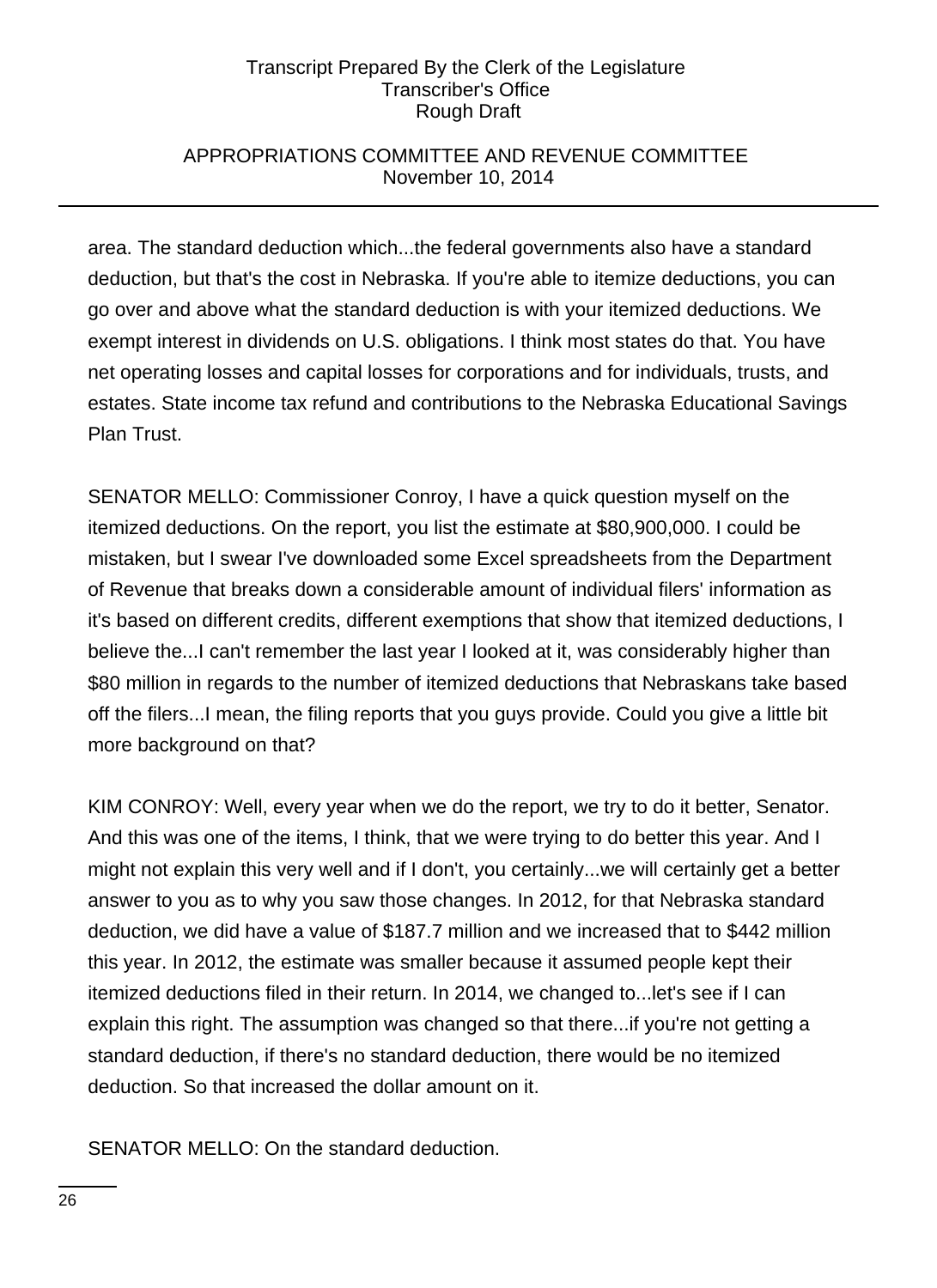## APPROPRIATIONS COMMITTEE AND REVENUE COMMITTEE November 10, 2014

KIM CONROY: On the standard deduction.

SENATOR MELLO: Yes.

KIM CONROY: And then on the itemized deduction we had a 2012 value of \$252 million and that went down to this...

SENATOR MELLO: Eighty.

KIM CONROY: Yeah, smaller amount because in 2012 we assumed that if taxpayers itemized, then there were--how to explain it--no standard deductions. Am I saying that right? Yeah, then there were nothing in the standard deductions. In 2014, we're assuming that itemizers will take the standard deduction if no itemized deductions are allowed. So we're just showing you the differential. Instead of showing, I think, the number for 2012 in the itemized, included both...

SENATOR MELLO: Was considerably higher.

KIM CONROY: ...well, included both what you would have had anyway as a standard deduction plus what you had for itemized deductions. This number this year, we took a look and thought...we think we can portray this better by keeping the itemized deductions of just what it is after you have taken off the standard deduction piece. I think I'm explaining that right.

SENATOR MELLO: Okay. So, just so I...I guess so I understand it and I guess I can only speak for myself and not the rest of the members on the panel today, your breakdown analysis you provide on Department of Revenue regards the specific information regarding individual filers based on various segments of AGI that that 2012 number of \$250-plus million for itemized deductions also incorporates the standard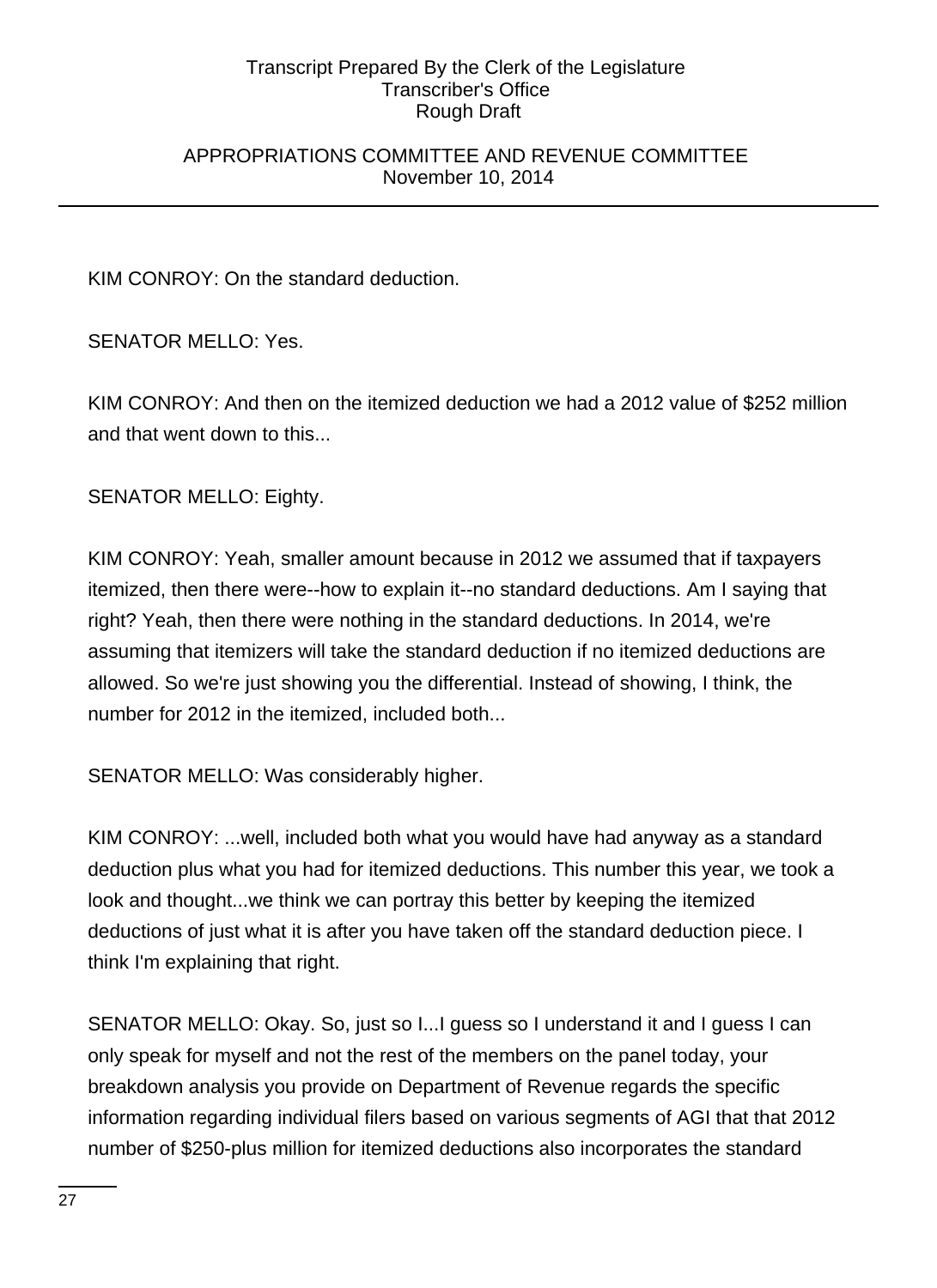## APPROPRIATIONS COMMITTEE AND REVENUE COMMITTEE November 10, 2014

deduction for those filers?

KIM CONROY: Correct.

SENATOR MELLO: Do you think it would be a bit easier to change that, so to speak, moving forward so that I think not just policymakers but the public at large if they looked at your materials would come to the same conclusion I do which is, we have itemized deductions of \$250 million a year, but you're trying...you're informing us that that also incorporates the standard deduction that those filers are incorporating as well out...which are not really true itemized deductions. They're taking the general standard deduction and not itemizing their deductions, you know, traveling that different path, so to speak.

KIM CONROY: Correct. And I think that's a good idea, Senator. We can...I think we can add and we can send to you what the 2012 numbers would be. We can...I mean, we can add like a little bubble on to the 2014 report, too, that has here's an explanation for the change in methodology and here's what the numbers would have been for 2012...

SENATOR MELLO: Okay.

KIM CONROY: ...if we had been doing it under this methodology.

SENATOR MELLO: Okay. I would appreciate that.

KIM CONROY: Okay.

SENATOR MELLO: And I just would encourage you as you produce those Excel spreadsheets in the future to find a way, I know, of just being able to break that down further so I think it provides more clarity in regards to a general...a common lay perspective of how many people are itemizing deductions in comparison to taking that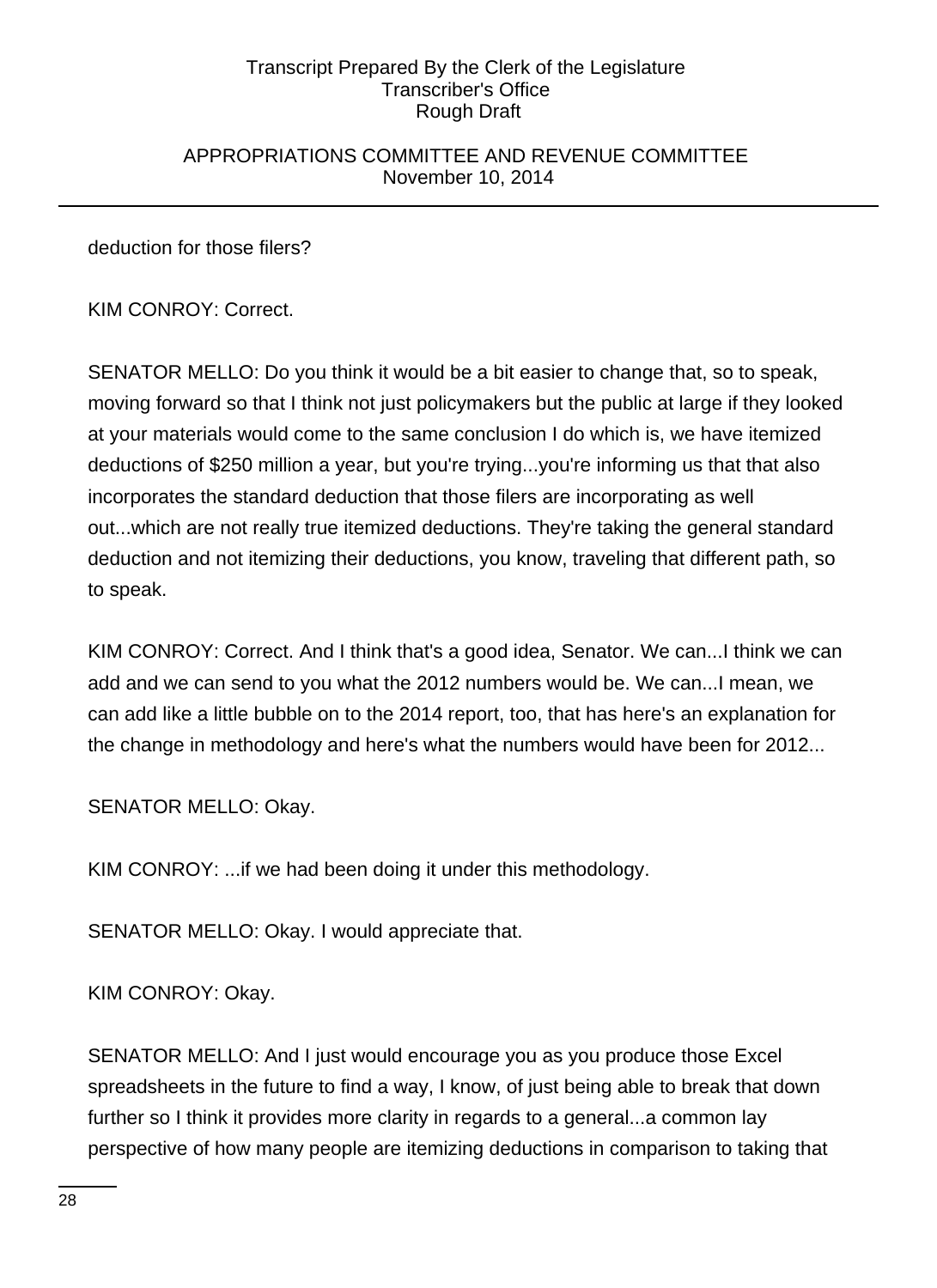## APPROPRIATIONS COMMITTEE AND REVENUE COMMITTEE November 10, 2014

standard deduction, which I would argue is not an itemized deduction, so.

KIM CONROY: Right.

SENATOR MELLO: Senator Schumacher.

SENATOR SCHUMACHER: Thank you, Senator Mello. You started out the presentation on income taxes indicating that we're coupled to the federal system for purposes of AGI. One of the things that being coupled to the federal system does is it allows a stepped-up basis in an estate. So if grandpa's farm appreciated \$10,000 an acre, and grandpa were to sell it while he was alive, he'd pay the 6.84 percent income tax. But when grandpa dies and the heirs sell that \$10,000 an acre appreciation in land, they get a stepped-up basis which means that they pay no income tax. Is there any way to estimate the loss in revenue from following the federal government on the stepped-up basis rule for appreciated real estate?

KIM CONROY: Well, Senator, we'd have to look to see if the federal government even comes up with a cost first and I don't know if they do on that. And then that would be our starting point.

SENATOR SCHUMACHER: That would have to be a substantial number though, wouldn't it?

KIM CONROY: I would assume so.

SENATOR SCHUMACHER: Thank you.

KIM CONROY: But they...I mean, we repealed the estate tax in Nebraska I think for certain reasons too.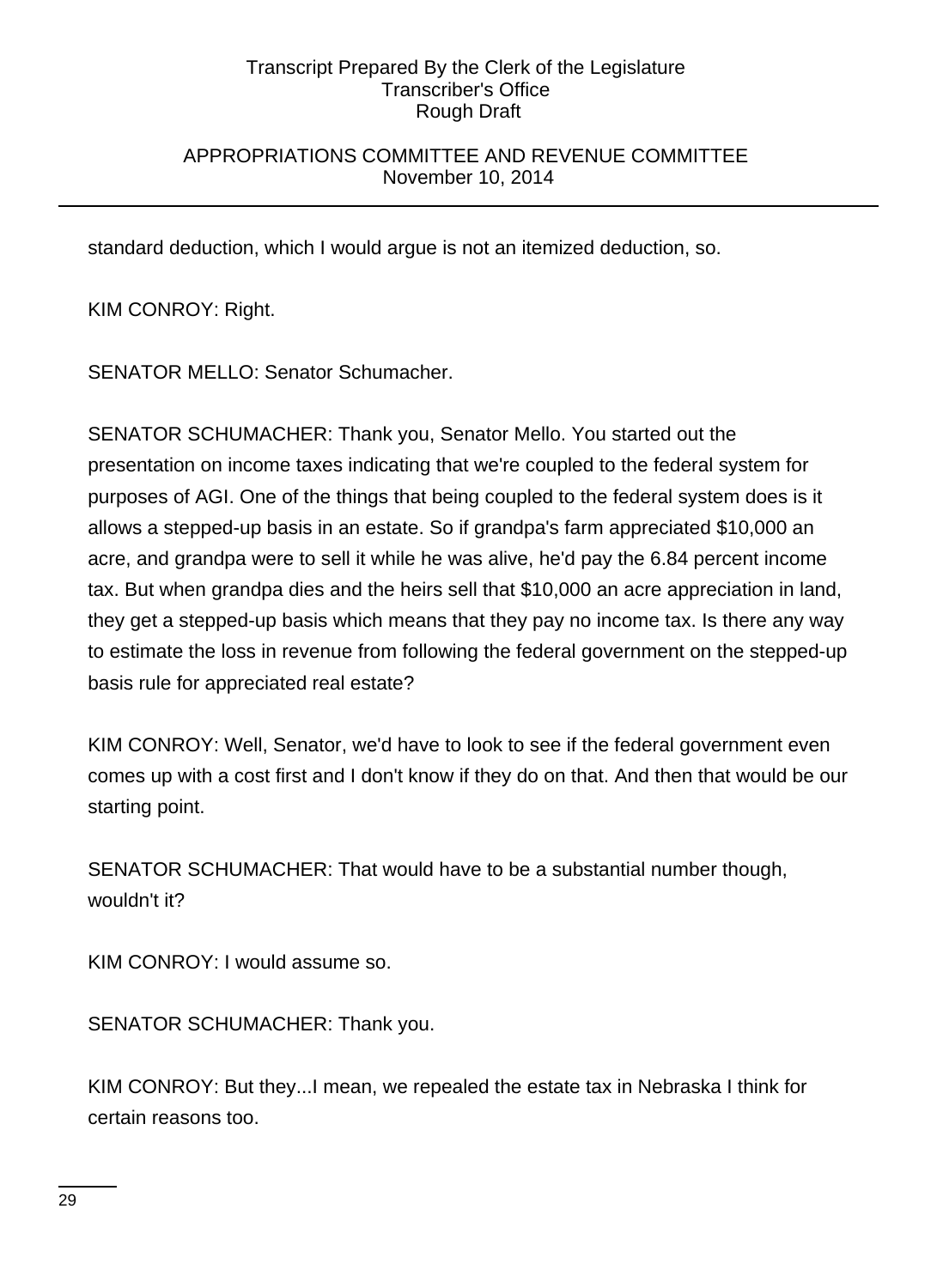## APPROPRIATIONS COMMITTEE AND REVENUE COMMITTEE November 10, 2014

SENATOR SCHUMACHER: But when the fed...on real estate though, when the federal government was talking about repealing the federal estate tax, they also were at the same time talking about imposing an income tax on doing away with the stepped-up basis. So we did half the job. Thank you.

SENATOR MELLO: I'd like to welcome Senator Danielle Conrad from the 46th District joining the committees today. Please continue, Commissioner.

KIM CONROY: Thank you. Now we have credits in the income tax area too. The largest one is the one I think you all see when you go to do your return on the personal exemption credit. You also get a credit for income taxes that you've paid to another state. There's a refundable earned income credit. I'm starting to lose my voice so I'll let you read...I mean, I don't need to read each of these to you. I think you can see those on the chart there.

SENATOR MELLO: Senator Hadley.

SENATOR HADLEY: Just a couple quick questions. These preferential rates deductions and credits mean that the effective tax rate for income taxpayers is higher than the stated rate, right? For example, the top rate is 6.87 percent, but I remember from our Tax Modernization that it's about 4.8 percent after you take into account all of these exemptions and deductions. So people who talk about us having a high rate, that is tied and modified by having all of these things that you just went over. So one of the things you can always look at is if you want to lower the rate, you can get rid of some of these exemptions and you can bring your rate down by looking at it, doing away with some of the exemptions, which goes back to your original thing about broader base, lower rate. And we, you know, the Legislature could reduce our income tax rates by looking at these exemptions and saying, are they truly exemptions that we want to continue?

KIM CONROY: You're correct. (Laugh)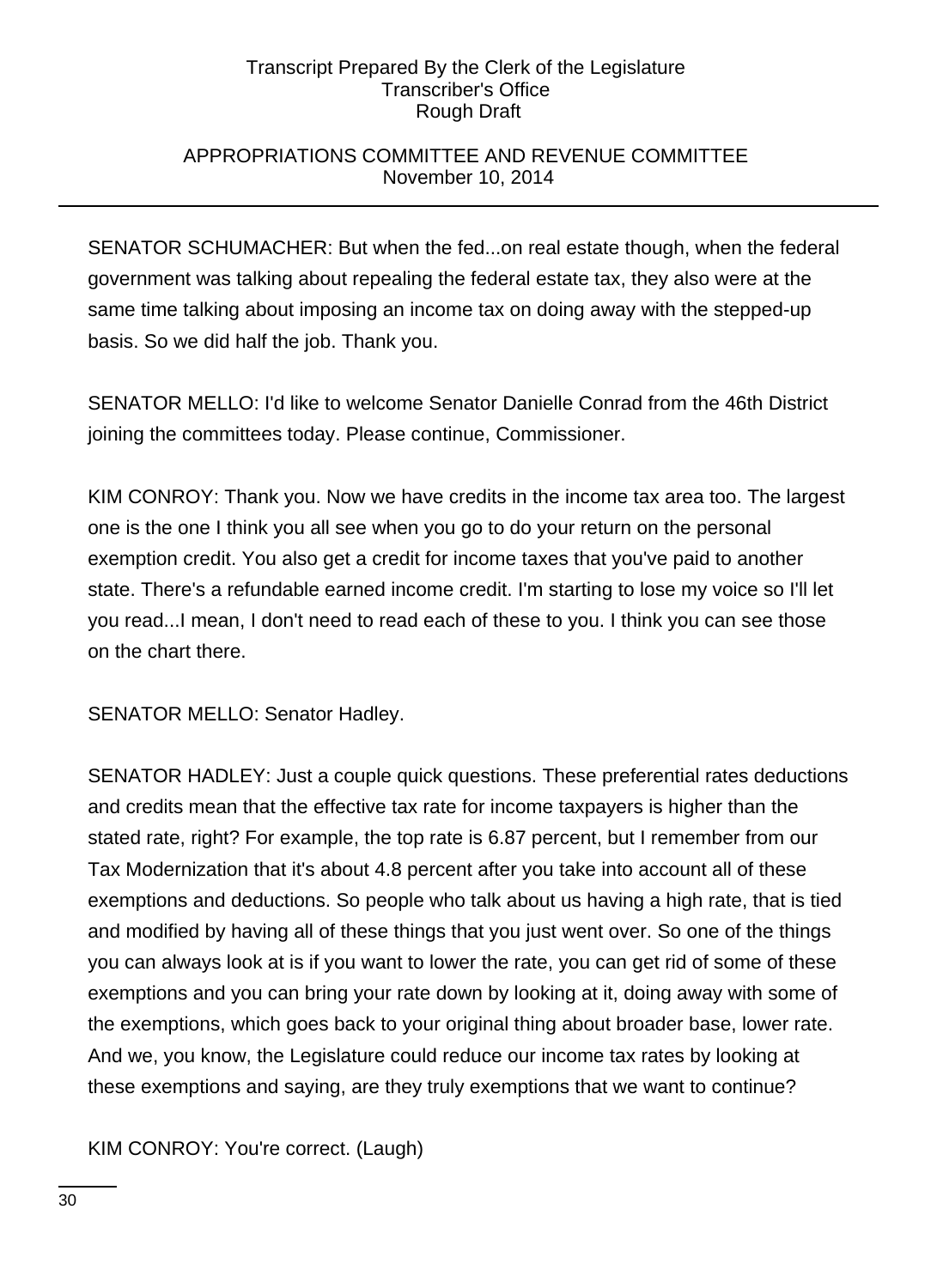## APPROPRIATIONS COMMITTEE AND REVENUE COMMITTEE November 10, 2014

SENATOR HADLEY: First time anybody has said I've ever been correct. (Laughter)

SENATOR MELLO: Senator Schumacher.

SENATOR SCHUMACHER: A question with regards to some of these credits, looking at refundable earned income credit, for example, child and dependent care credit, those are credits that go to basically low-income people. Is that correct?

KIM CONROY: Correct.

SENATOR SCHUMACHER: Okay. Now, in the case of an operation which has a large net operating loss carry forward, say in one year, five years ago or so they lost a half a million dollars and they're carrying that forward against their income. In subsequent years, they may show zero income because of past offset to carry forward, and they would then, even though they may be making \$100,000 to \$200,000 a year, would they be able to, because of that net operating loss carry forward, claim the child and dependent care credit and refundable earned income credit?

KIM CONROY: They're going to take their deductions first before they look at the credits, but they are refundable. But I can't think of hardly anytime when that would happen where you would have a net operating loss as an individual of that size and you qualify for an earned income credit.

SENATOR SCHUMACHER: But wouldn't your earned income be zero if you were taking the credit...I mean, taking the loss?

KIM CONROY: We're going to look at, I believe, we look at your income before that type of deduction. I don't know right off the top of my head.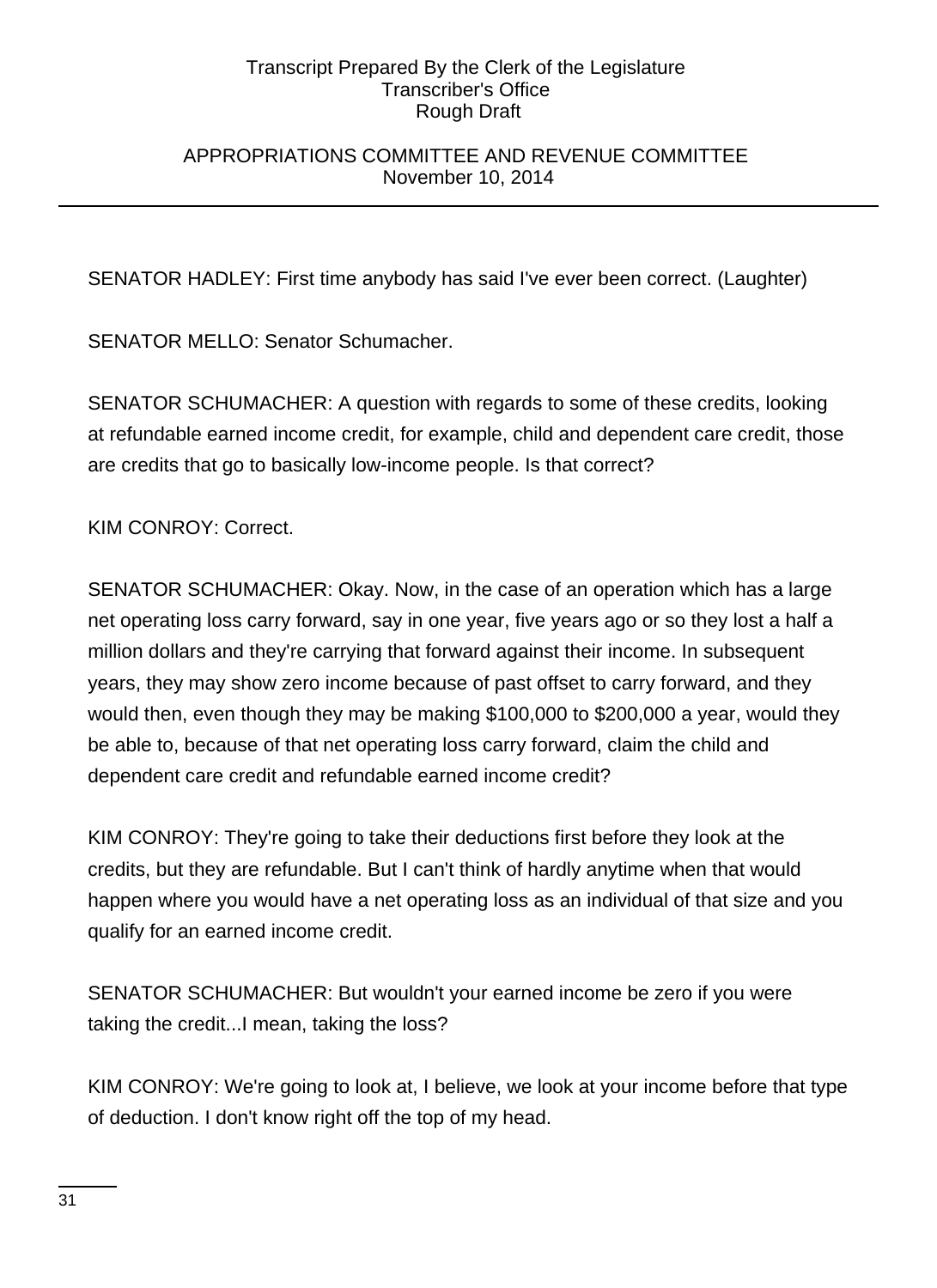## APPROPRIATIONS COMMITTEE AND REVENUE COMMITTEE November 10, 2014

SENATOR SCHUMACHER: I've been told by accountants we don't and that there are people making six-figure incomes but that show up as zero because of the net operating loss carry forward that are qualifying for those on the tax returns.

KIM CONROY: And we can certainly get back to you on that question.

SENATOR SCHUMACHER: Okay. Thank you.

SENATOR MELLO: Any other questions? Please continue, Commissioner.

KIM CONROY: On property tax, the reporting requirement says that we're not going to really give dollar amounts on these exemptions for property tax--does not require the valuation or assessment of any property exempt from taxation on the basis of its use exclusively for religious, educational, or charitable purposes. So the tax expenditure study does not try to even estimate what these might be. It would become very difficult for county assessors are busy trying to value the property that is taxable. They don't try to put a value on exempt property. Property owned by a church, there's...the county assessors don't also value that property. So we have no basis on which to make any exemptions and the statute makes clear that you don't want any estimates on these exemption categories. And...

SENATOR MELLO: Senator Harr.

SENATOR HARR: Thank you. Thank you, Commissioner. So it says it doesn't require, but you could require...you could figure that valuation out, couldn't you?

KIM CONROY: I don't know. Without having the value piece from the county, I do not know if we'd have a way of coming up with that in any reasonable way.

SENATOR HARR: Do we...so, I guess my question, do we know how much property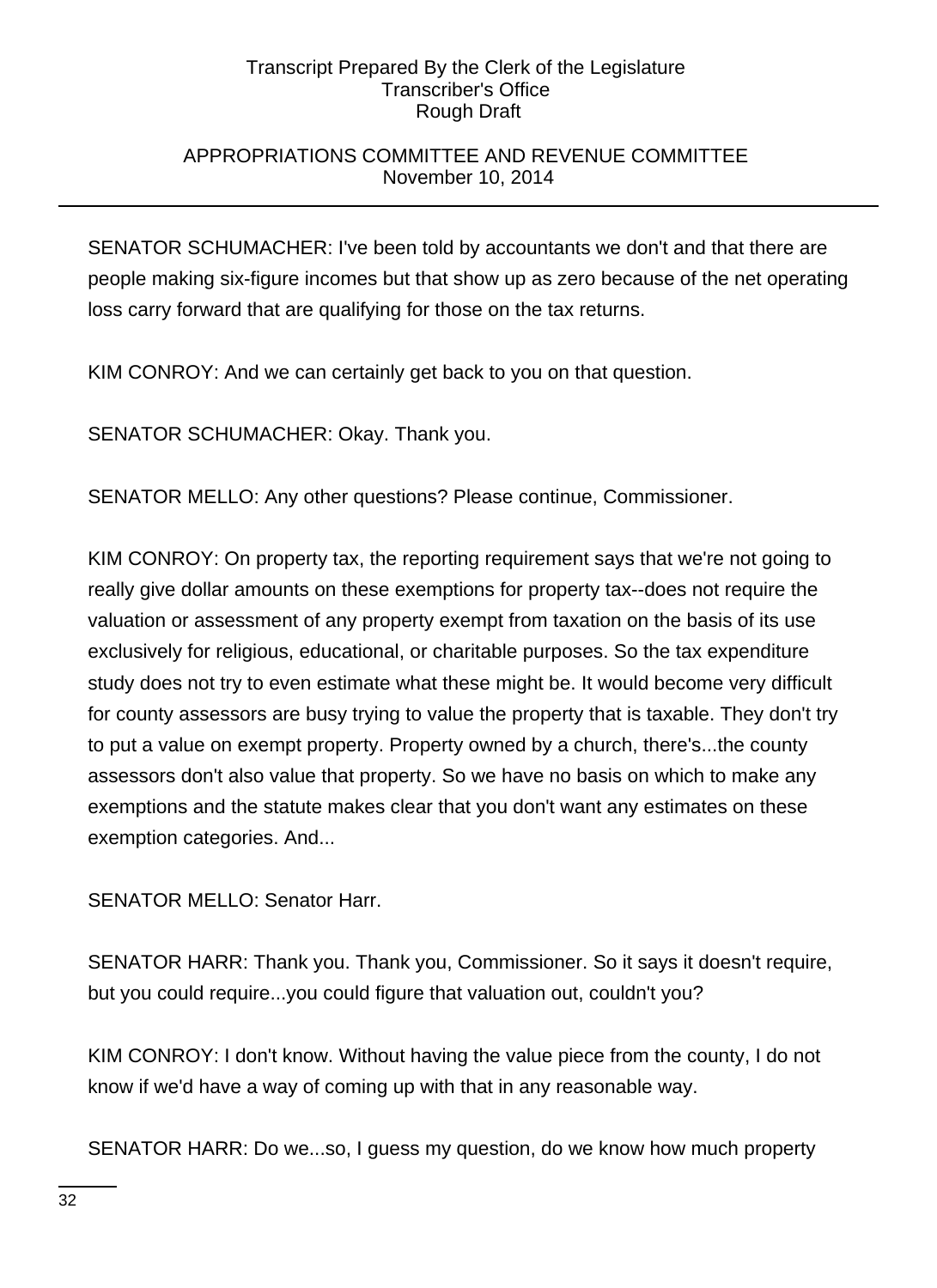## APPROPRIATIONS COMMITTEE AND REVENUE COMMITTEE November 10, 2014

has been tax exempt versus 10 years ago versus 20 years versus 30 versus today?

KIM CONROY: I do not know if we have that type of information.

SENATOR HARR: So we don't...we keep track somewhere what the property is exempt, don't we?

KIM CONROY: The county assessors keep track of which property is exempt in their counties.

SENATOR HARR: Okay. And then...but there isn't a lever that requires the state to collect that information?

KIM CONROY: There's nothing that requires the state to collect that information and there's nothing that requires county assessors to try to value exempt property.

SENATOR HARR: Well, yeah, and that's not what I was asking. I was asking just acreage and...okay.

SENATOR MELLO: Just so I get Senator Harr's question clear. For an example, Lancaster County here, they have...the Lancaster County Assessor has a list of...let's just take a number, 300 exempted properties in Lancaster County that they at least know the list of these properties and the number. But you're saying, they don't have a valuation on those properties, or...I mean, any valuation whatsoever?

KIM CONROY: No, why would they need to?

SENATOR MELLO: Does the property owner go through the county to get that exemption or do they go through the Department of Revenue to get that exemption?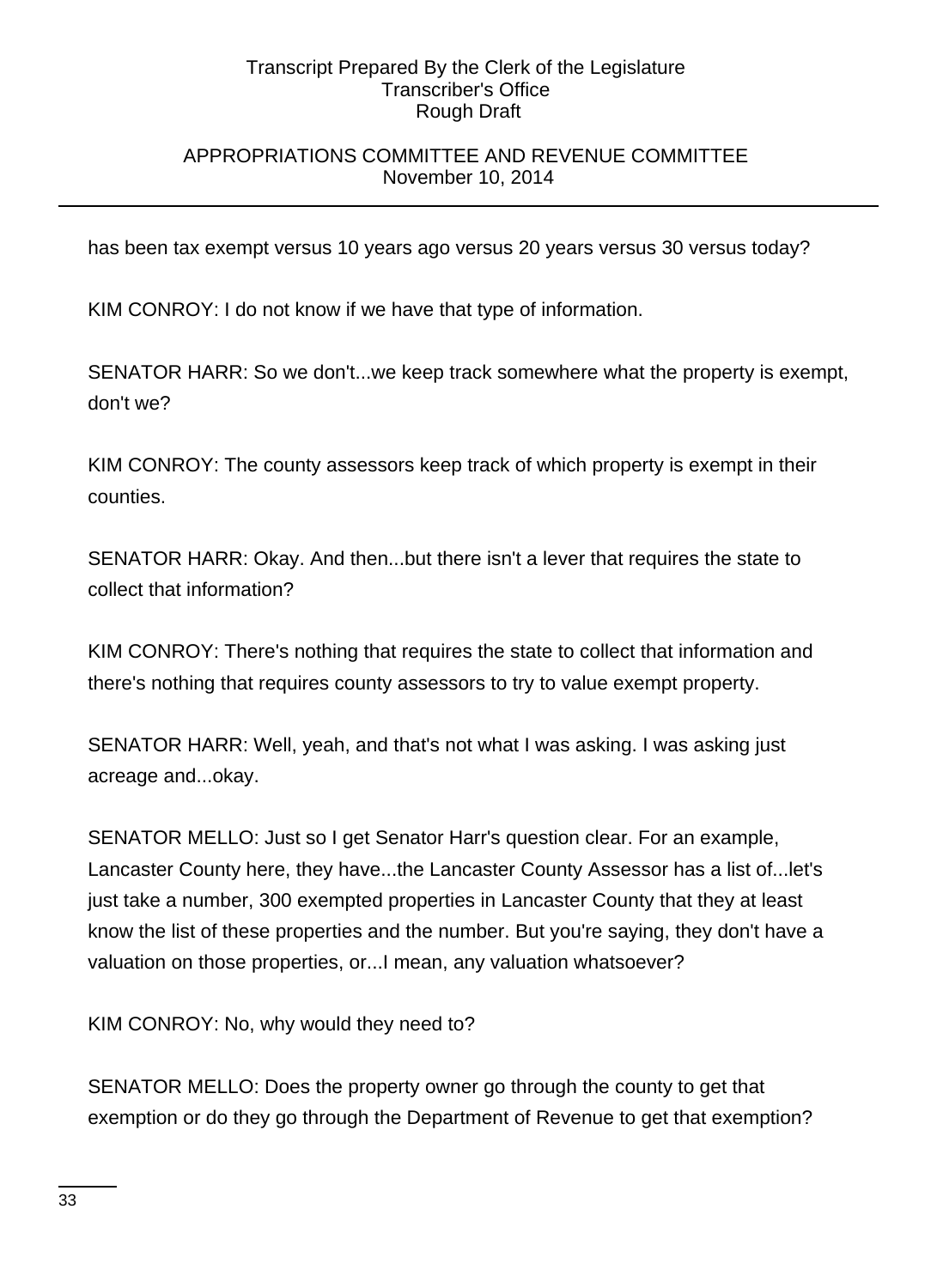## APPROPRIATIONS COMMITTEE AND REVENUE COMMITTEE November 10, 2014

KIM CONROY: A property owner that wants an exemption for one of these purposes goes to the county.

SENATOR MELLO: So, I think Senator Harr's point is, to some extent you could at least or the Department of Revenue could compile a number of exempted properties in each county at least so it would give us a...it would give policymakers and the public at large a general perspective of how many parcels or how many parcels are being exempted from property taxes in each respective county. That's something that...

KIM CONROY: Probably number of parcels...

SENATOR MELLO: Yes.

KIM CONROY: ...but nothing to do with value on this.

SENATOR MELLO: No valuation, but at least number of parcels.

KIM CONROY: It would be like putting a value on the Capitol here as an exempt property. (Laugh)

SENATOR MELLO: Okay. Okay. But I was just thinking of more numbers though if anything to start getting us once again providing information in the sense of just publicly available data that it's simply a matter of compiling that from county assessors, just part of this report.

KIM CONROY: Right. We do get information on some expenditures. I just don't think we have a count each year from counties on the number of parcels that are exempt.

SENATOR MELLO: Okay. Senator Harr.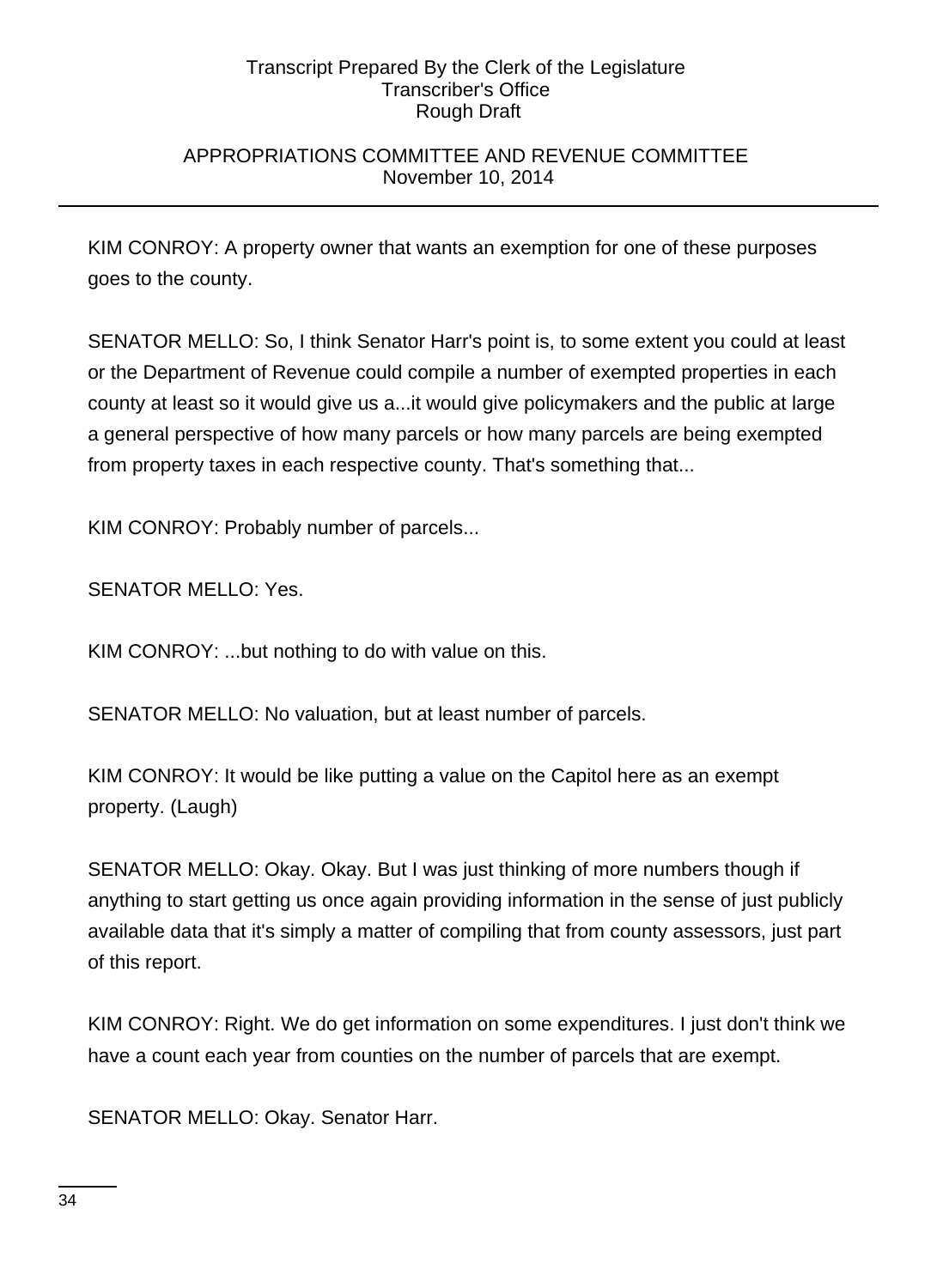## APPROPRIATIONS COMMITTEE AND REVENUE COMMITTEE November 10, 2014

SENATOR HARR: Thank you. And just to follow up, there's something called payment in lieu of taxes. I think public power companies do it, some others. First of all, who does pilots? What entities? Do you know?

KIM CONROY: I don't know. I do know what you said that the public power districts do the payment in lieu of taxes. Those are the primary ones.

SENATOR HARR: Okay. And is that pilot based on the value of the property or is it just based on revenue? How is a payment in lieu of tax determined what that payment is?

KIM CONROY: And, Senator, I'm not prepared to...I just don't have the information on that. The statutory language set it at a certain value many years ago.

SENATOR HARR: Value of the property or value of the...?

KIM CONROY: I do not know exactly, but there's quite a few statutes dealing with that, and I just don't have off the top of my head what that was.

SENATOR HARR: Okay. And that payment goes to the counties, correct, or does it come to the state?

KIM CONROY: Well, it's in lieu of a property tax so it goes to the counties.

SENATOR HARR: Okay.

SENATOR NORDQUIST: I can just tell you, Burke, that on the MUD bill that I had last year on CNG, we exempted...or MUD pays it on gross receipts, a percentage of gross receipts to the county in lieu of property taxes.

KIM CONROY: And I think you're correct, Senator, but I think the public power districts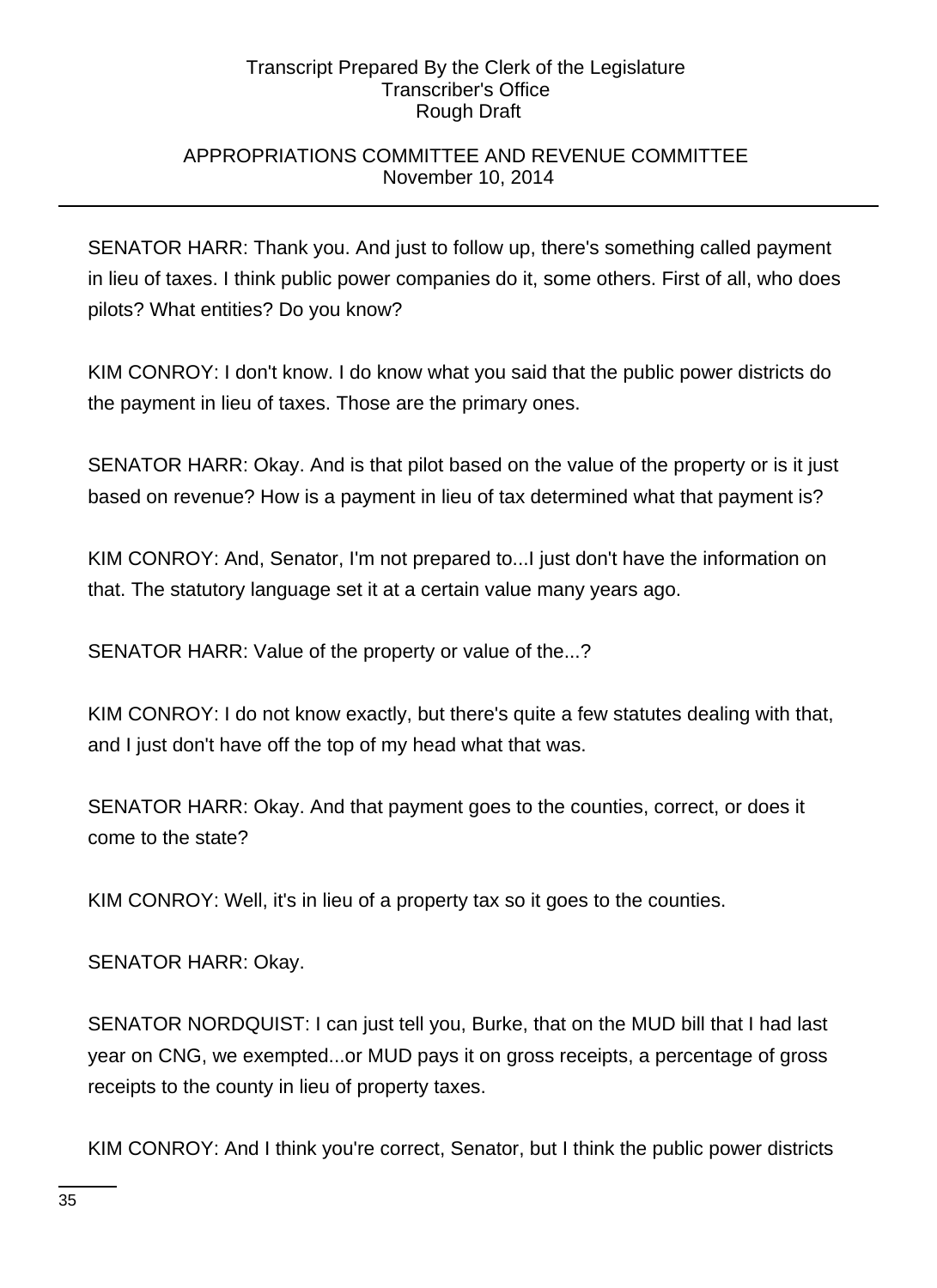## APPROPRIATIONS COMMITTEE AND REVENUE COMMITTEE November 10, 2014

come under a different statute than what MUD does for that payment.

SENATOR MELLO: Any further questions? Senator Hadley.

SENATOR HADLEY: I guess more of a couple comments. One is that I passed out a sheet that I think is important to look at, at some later time, as to how we could...we are competitive with our surrounding states because we have a lot of our population that is close to border states so it gives you some idea of where we stand with other states. Secondly, the one major thing that we don't have in the Tax Expenditure Report is the Marketplace Fairness Act that we're asking Congress to pass that would tax Internet sales. And that has passed the Senate and it is stuck in the House right now. I hand-carried a letter from the Revenue Committee to all three of our Congressmen asking them to vote for that bill because that...the estimates run all the way from \$30 million to \$100 million of additional revenue that the state of Nebraska could get if Internet sales into the state of Nebraska were correctly reported and tax paid on it. So I think as time goes on, that's something we have to continue to look at.

SENATOR MELLO: Any further questions? Commissioner. And I thought that was your last slide, so. Any questions from the committees? Senator Schumacher.

SENATOR SCHUMACHER: One question. Maybe you could explain it because I've not been able to get a good grasp on the issue. Could you explain how we tax banks? Do they pay income taxes or depository taxes or how are banks taxed?

KIM CONROY: They have their own taxing situation on a...it's based on deposits. It's a financial institutions tax.

SENATOR SCHUMACHER: They do...they're exempt from income tax?

KIM CONROY: Correct.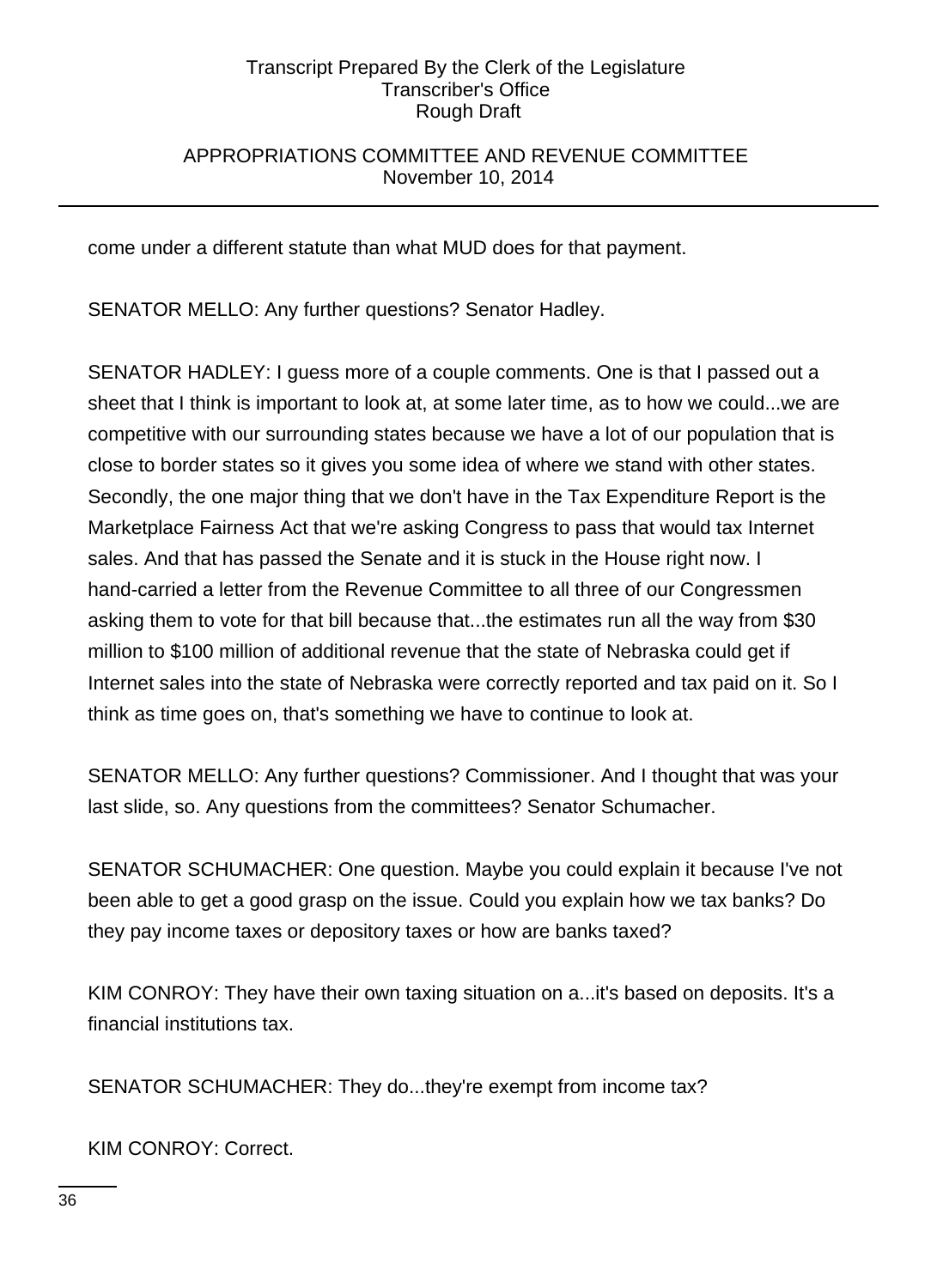## APPROPRIATIONS COMMITTEE AND REVENUE COMMITTEE November 10, 2014

SENATOR SCHUMACHER: And how does that financial institutions tax compare or relate to the amount of revenue produced were they just not to have that tax but have income tax instead?

KIM CONROY: I do not know.

SENATOR SCHUMACHER: Thank you.

SENATOR MELLO: Any other questions from the committee?

KIM CONROY: And Senator, if I could just add one thing. I just wanted...you don't do any of this without a good staff and we have a really great staff, and HoaPhu, Franz Schwarz over here, and John Stavick, the young man next to him, we call him "Mr. Tax Exemption Study Guy." He's the one that does all the work each year in compiling this information. He doesn't do all the work, but he's...it's his baby. He does a great job on it and Garner Girthhoffer, the policy section too, also has to go through these. We do have the exemptions in other places on our Web site. We have it under our regulations for exemptions. You can see a whole chart there. And we also have for the streamline sales tax Marketplace Fairness Act, we do have a taxability matrix that we have, also that we prepare for that.

SENATOR MELLO: Any other questions from the committee? Senator Schumacher.

SENATOR SCHUMACHER: Just one more question. We began the slides today with our charts showing general revenue growth of about 5 percent over the last several years. How does that revenue growth historically correlate with the growth in state GDP? Is it faster than GDP growth, slower than GDP growth? I mean, we're looking at...

KIM CONROY: I do not know. I don't know the exact...I mean, I don't...I mean, I can't